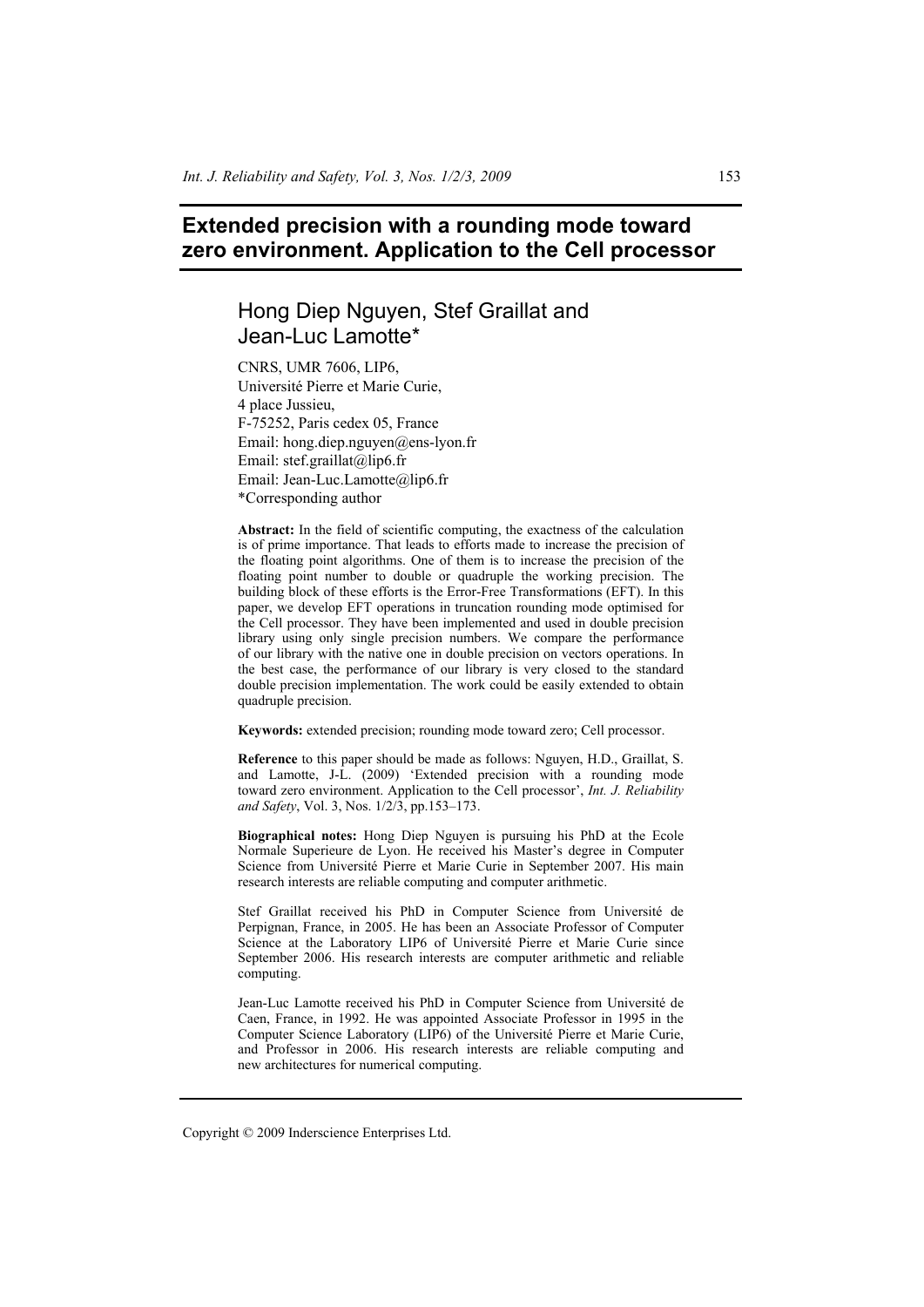#### **1 Introduction**

The Cell processor, developed jointly by Sony, Toshiba, and IBM, provides a great power of calculation with a peak performance in single precision of 204.8 Gflop/s. This performance is obtained with a set of SIMD processors which use single precision floating point numbers with rounding mode toward zero.

Most scientific computation utilises floating point arithmetic. For a growing number of computations, much higher precision is needed, especially for applications which carry out very complicated and enormous tasks in scientific fields, for example<sup>1</sup>:

- Quantum field theory
- Supernova simulation
- Semiconductor physics
- Planetary orbit calculations
- Experimental and computational mathematics, etc.

Even if other techniques, methods or algorithms are employed to increase the accuracy of numerical results, some extended precision is still required to avoid severe numerical inaccuracies.

In this paper, we will study how to implement the double working precision library named single-single on the SPEs (Synergistic Processing Elements), which are the workhorse processors of the Cell. Our approach is similar to those used by Hida et al. (2001) for the quad-double precision arithmetic in the rounding mode to the nearest. The next Cell generation will provide powerful computing power in double precision with a rounding toward zero. Our library will be easily fit into double-double library which will emulate the quad precision.

This paper begins with a brief introduction to the Cell processor. Then we propose algorithms for the operators  $(+, -, \times, \wedge)$  of extended precision based on the error-free transformations for the rounding mode toward zero. The next section is devoted to the implementation of the single-single library on the SPE by taking into account the advantages of the SIMD characteristics, among which the most important are the fully pipelined single precision instructions set and the FMA (Fused Multiply-Add). Finally, the numerical experiments and the test results showing the library performance are presented. The code of the library is available at http://pequan.lip6.fr/~lamotte/software/ extendedprecision/.

## **2 Introduction to the Cell processor**

The Cell processor (Kahle et al., 2005; Williams et al., 2006) is composed of one 'Power Processor Element' (PPE) and eight 'Synergistic Processing Elements' (SPEs). The PPE and SPEs are linked together by an internal high-speed bus called 'Element Interconnect Bus' (EIB) (see Figure 1).

The PPE is based on the Power Architecture. Despite its important computing power, in practical use, it only serves as a controller for the eight SPEs, which perform most of the computational workload.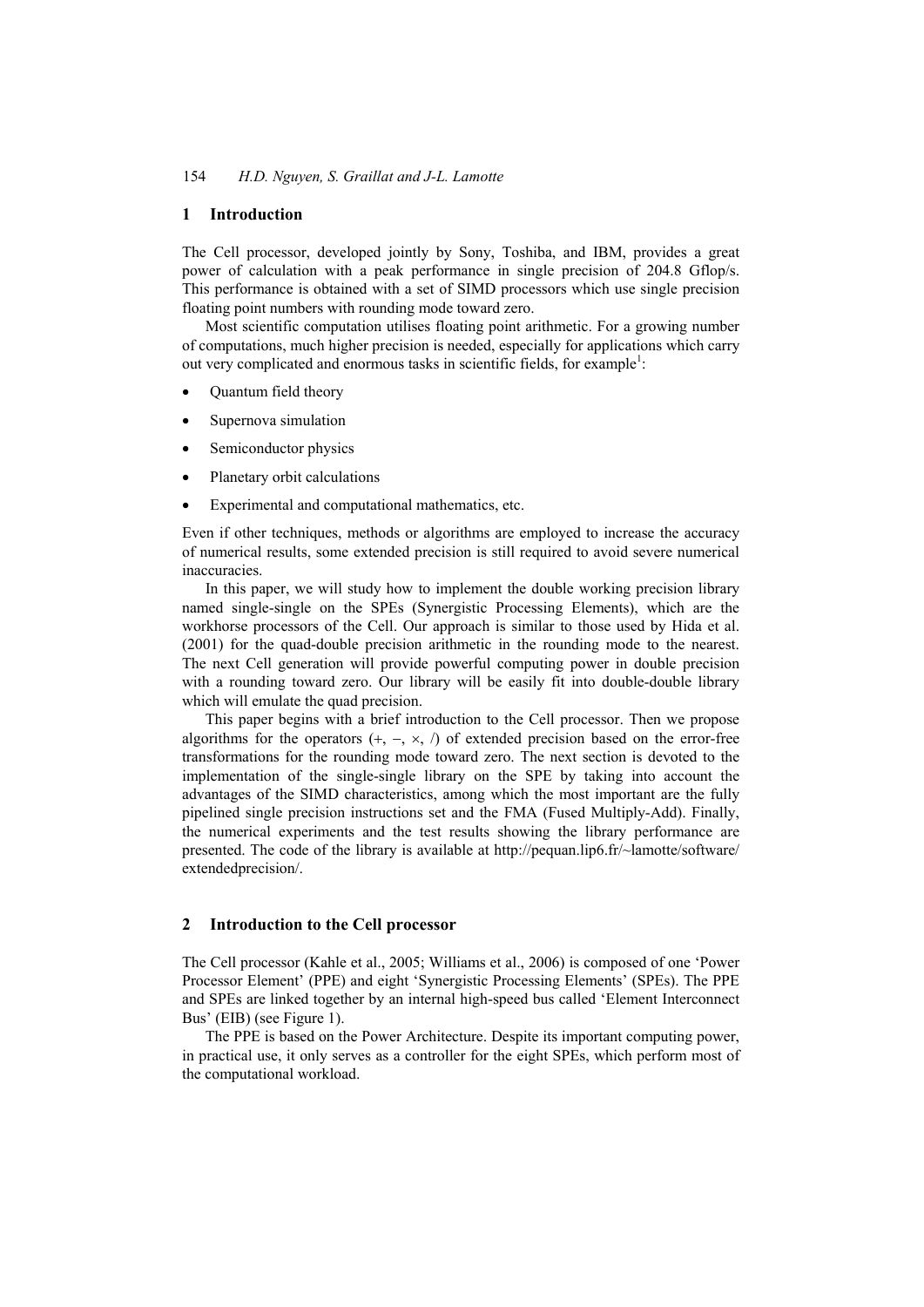

**Figure 1** Cell processor architecture (taken from IBM website) (see online version for colours)

The SPE is composed of a 'Synergistic Processing Unit' (SPU) and a 'Memory Flow Controller' (MFC), which is devoted to memory transfer via the DMA access. The SPE contains an SIMD processor for single and double precision (Jacobi et al., 2005; Gschwind et al., 2006), which can perform four simultaneous operations in single precision or two operations in double precision. It supports all the four rounding modes for the double precision and only the rounding mode toward zero for the single precision.

The instruction set in single precision of the SPE is fully pipelined; one instruction can be issued for each clock cycle. It is based on the FMA function, which calculates the term  $a*b+c$  in one operation and one rounding. With a frequency of 3.2 GHz, each SPE can achieve the performance of  $2 \times 4 \times 3.2 = 25.6$  GFLOPs on single precision numbers.

For the double precision, the instruction set is not fully pipelined. It is only possible to issue one instruction for each seven cycles, so the peak performance of each SPE for the double precision is  $2 \times 2 \times 3.2/7 = 1.8$  GFLOPs.

Each SPE has a 'Local Storage' (LS) of 256 KB for both data and code. In the opposite of the cache memory management, there is no mechanism to load data in the LS. It is up to the programmer to explicitly transfer data via DMA function calls. The SPE have a large set of registers (128 128-bit registers) which can be used directly by the program, avoiding the load-and-store time.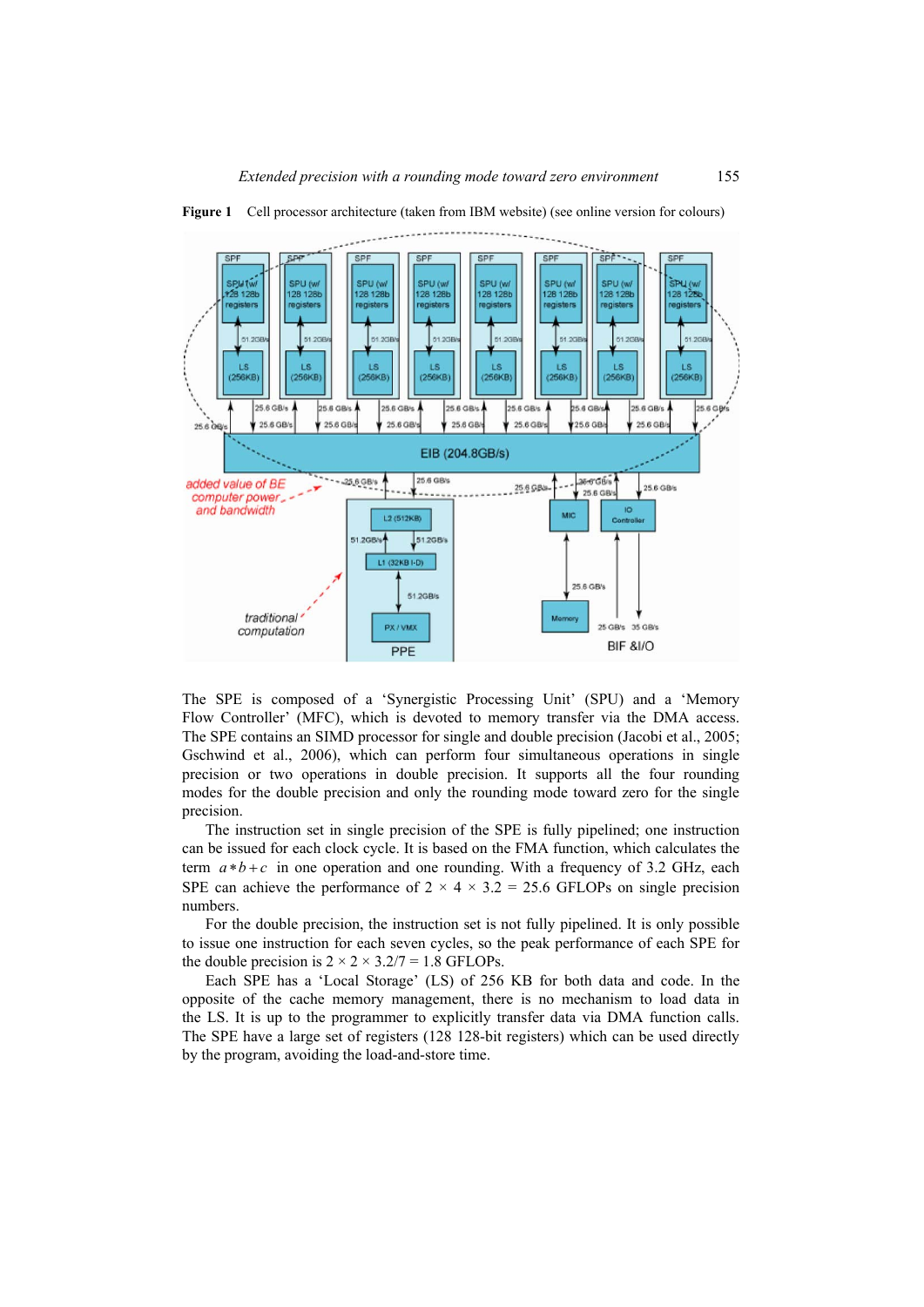#### **3 Floating-point arithmetic and extended precision**

In this section, we briefly introduce the floating point arithmetic and the method to extend the precision. In this paper, due to the specific environment of the Cell processor, we work only with the rounding mode toward zero.

In a computer, the set of floating point numbers denoted  $F$  is used to represent real numbers. A binary floating point number is represented as

$$
x = (\pm) \underbrace{1 \ldots x_{1} \ldots x_{p-1} \times 2^e}_{\text{manissa}}, x_i \in \{0, 1\},
$$

with *p* the precision and *e* the exponent of *x*. We use  $\varepsilon = 2^{1-p}$  as the machine precision, and the value corresponding to the last bit of *x* is called *unit in the last place*, denoted *ulp*(*x*), and  $ulp(x) = 2^{e-p+1}$ .

In the case of the Cell's single precision,  $p = 24$  and  $\varepsilon = 2^{-23}$ . These values are similar to the IEEE 754 single precision format (IEEE, 1985). These values will be used throughout this paper.

Let x and y be two floating point numbers and let  $\circ$  be a floating point operation  $\{\circ \in \{+, -, \times, / \} \}$ . It is clear that  $(x \circ y)$  is a real number, but in most cases it is not representable by a floating point number. Let  $fl(x \circ y)$  be the representative floating point number of  $(x \circ y)$  obtained by a rounding. The difference  $(x \circ y) - f(x \circ y)$ corresponds to the rounding error denoted *err*( $x \circ y$ ).

Given a specific machine precision, the precision of calculation can be increased by software. Instead of using a floating point number, multiple floating point numbers can be used to represent multiple parts of a real number. This is the idea of the extended precision. In our case, a single-single is defined as follows:

**Definition 1:** *A single-single is a non-evaluated sum of two single precision floating point numbers. The single-single represents the exact sum of these two floating point numbers:* 

 $a = a_h + a_l$ .

There may be multiple couples of two floating point numbers whose sums are equal. To ensure a unique representation,  $a_h$  and  $a_l$  should have the same sign and should satisfy

 $|a_1| < \mathrm{ulp}(a_h).$  (1)

To implement the extended precision, we have to calculate the error produced by single precision operations using the error-free transformations presented below.

#### *3.1 The error-free transformations (EFT)*

Let *x* and *y* be two floating point numbers and  $\circ$  be a floating point operation. The error-free transformations are intended to calculate the rounding error incurred by this operation. The EFTs transform  $(x \circ y)$  into a couple of two floating point numbers (*r*, *e*) so that

$$
r \approx x \circ y
$$
 and  $r + e = x \circ y$ .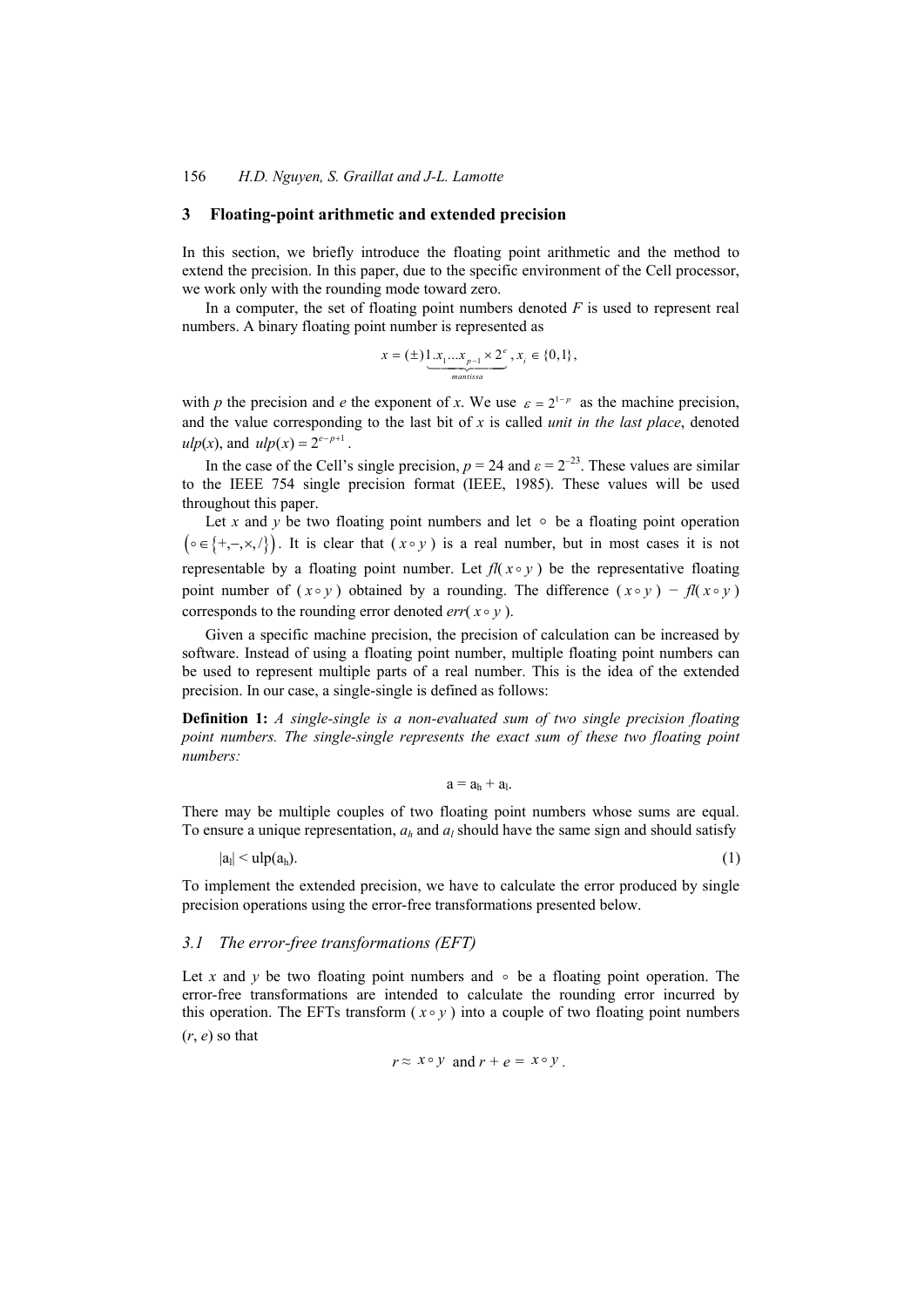#### *3.1.1 Accurate sum*

There are two main algorithms for the accurate sum of two floating point numbers. For example, for the rounding mode to nearest, there is the algorithm proposed by Knuth (1998), which uses six standard operations, or the algorithm proposed by Dekker (1971), which uses only three standard operations, but with the assumption on the order between the absolute values of two input numbers.

In this paper, we focus only on the rounding mode toward zero, so, it is necessary to adapt these algorithms. Priest (1992) has proposed an algorithm for an accurate sum using a rounding mode toward zero. To better use the pipelines, we proposed another algorithm.

**Algorithm 2:** *Error-free transformation for the sum with rounding toward zero.* 

```
Two−Sum−toward−zero2 (a, b) 
if (|a| < |b|)swap (a , b) 
s = f1 (a + b)
d = f1(s - a)e = f1 (b – d)
if (|2 * b| < |d|)s = a, e = breturn (s, e)
```
The exactness of the proposed algorithm is provided in the following theorem:

**Theorem 3**: *Let a and b be two floating point numbers. The result*   $(s, e) = Two-Sum-toward-zero2(a, b) satisfies:$ 

> $s + e = a + b$ ,  $e \leq u \, \log(s)$ .

The proof of all the theorems of this paper can be found in Nguyen (2007) (in French).

# *3.1.2 Accurate product*

The calculation of the error-free transformation for the product is much more complicated than the sum (Dekker, 1971), but if the processor has a FMA (Fused Multiply-Add) which calculates the term  $a * b + c$  in one operation, the classic algorithm for the product can be used.

**Algorithm 4:** *The error-free transformation for the product of two floating point numbers.* 

Two−Product−FMA (a, b)  $p = f1$  (a \* b) e = fma (a, b,−p) return (p, e)

This algorithm is applicable for all the four rounding modes. The basic operation on the SIMD unit of the SPE being a FMA, our library implements this algorithm.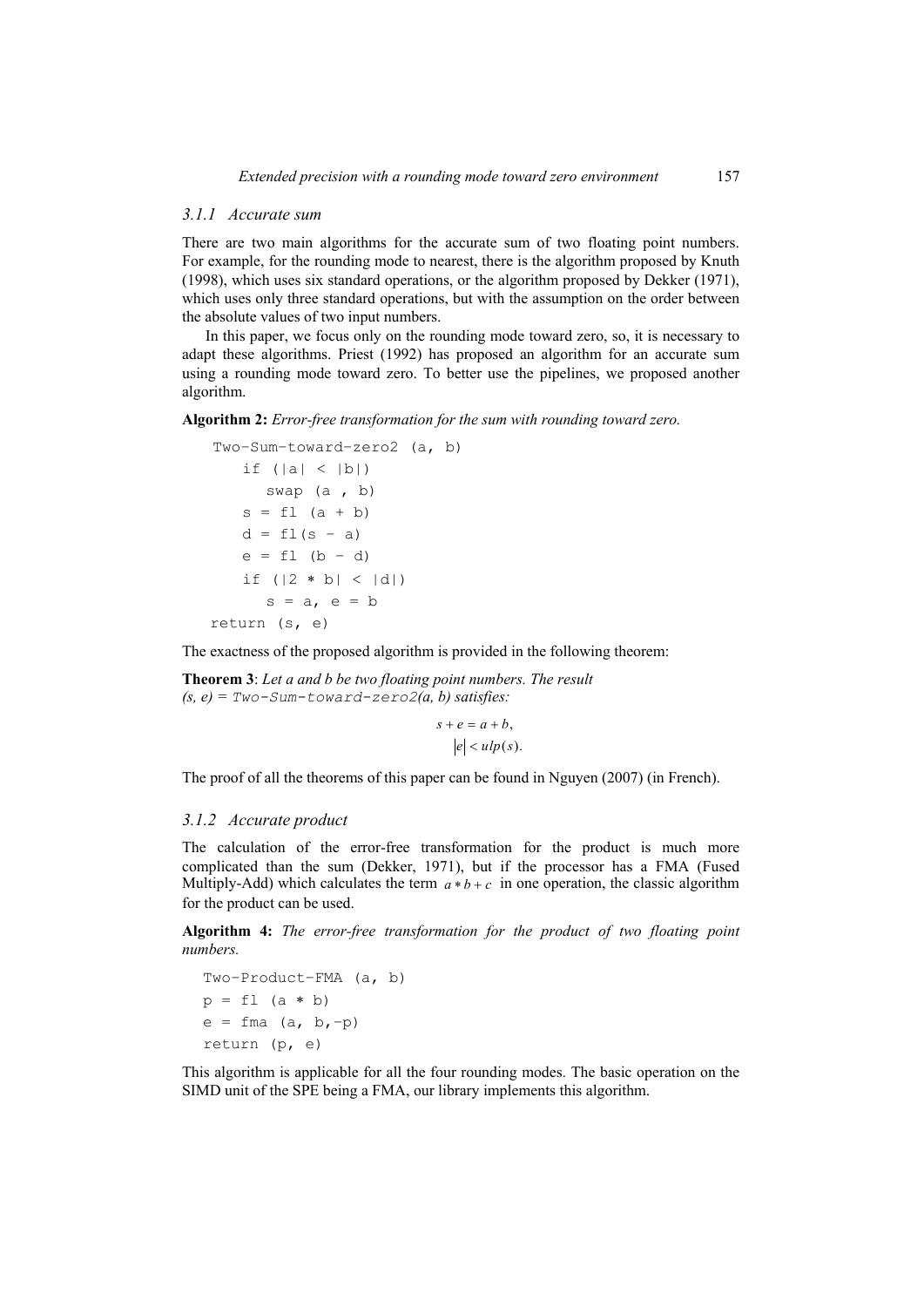# **4 Basic operations of single-single**

#### *4.1 Renormalisation*

Using the rounding toward zero EFTs, we can implement the basic operations for the single-single. Most of the algorithms described hereafter often produce an intermediate result of two overlapping floating point numbers. To respect the definition of the normalisation (1), it is necessary to apply a renormalisation step to transform these two floating point numbers into a normalised single-single. The following function is proposed:

1 Renormalise2−toward−zero (a,b) 2 | if  $(|a| < |b|)$  $3 \quad$  swap(a,b)  $4 \t s = f1 (a + b)$ 5 d = fl  $(s - a)$ 6 e =  $f1(b - d)$ 7 return (s, e)

Renormalisation is the same for the rounding mode toward zero and to the nearest, but in the case of the rounding mode toward zero, it is not possible to give an exact result. The following theorem provides an error bound for this algorithm.

**Theorem 5:** *Let a and b be two floating point numbers. The result returned by Renormalise2-toward-zero is a pair of two floating point numbers (s, e) which satisfies* 

- *s and e have the same sign, and*  $|e| \leq \frac{u}{g}$  *and*
- $a + b = s + e + \delta$ , where  $\delta$  is error of normalisation, and  $|\delta| \leq \frac{1}{2} \times \varepsilon^2 \times |a + b|$ .

As we will see later, this error is much smaller than the errors produced by the following algorithms. To describe them, we use the notations in Figure 2.



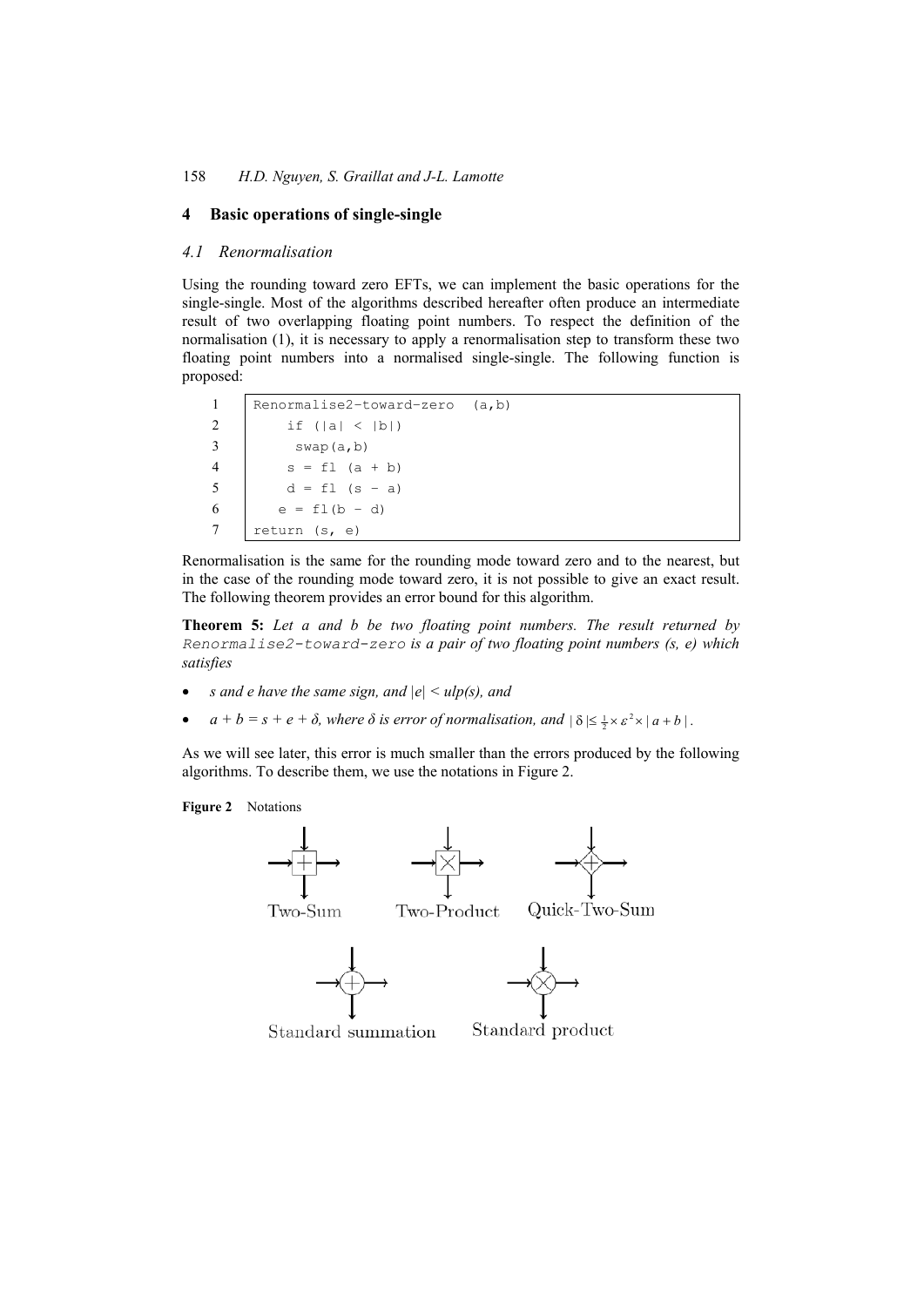# *4.1.1 Addition*

Figure 3 represents the algorithm for the addition of two single-singles *a* and *b.* The source code follows:

|                        | 1 add ds ds (ah, al, bh, bl)                   |
|------------------------|------------------------------------------------|
|                        | 2 (th, tl) = Two-Sum-toward-zero (ah, bh)      |
|                        | $3$ $t11 = f1 (a1 + b1)$                       |
|                        | 4 $t = f1(t1 + t11)$                           |
| $5 \quad \blacksquare$ | $(rh, r1)$ = Renormalise2-toward-zero (th, tl) |
|                        | 6 $return (rh, rl)$                            |

| <b>Figure 3</b> |  |  | Algorithm for the addition of two single-singles |  |
|-----------------|--|--|--------------------------------------------------|--|
|                 |  |  |                                                  |  |



With two sums, a Two-Sum-toward-zero and a Renormalise2-toward-zero, the cost of the add ds ds algorithm is 11 FLOPs. The following theorem provides an error bound for this algorithm.

**Theorem 6:** Let  $a_h + a_l$  and  $b_h + b_l$  be two input single-singles and  $r_h + r_l$  be the result of *add\_ds\_ds. The error δ produced by this algorithm satisfies* 

$$
r_h + r_l = (a_h + a_l) + (b_h + b_l) + \delta,
$$
  

$$
|\delta| < max(\varepsilon \times |a_l + b_l|, 6 \times \varepsilon^2 \times |a_h + a_l + b_h + b_l|).
$$

## *4.1.2 The subtraction*

The subtraction of two single-singles  $a - b$  is implemented by a sum  $a + (-b)$ . To compute the opposite of a single-single, it is just necessary to get the opposite of the floating point components. Therefore, the algorithms for the addition and the subtraction are similar.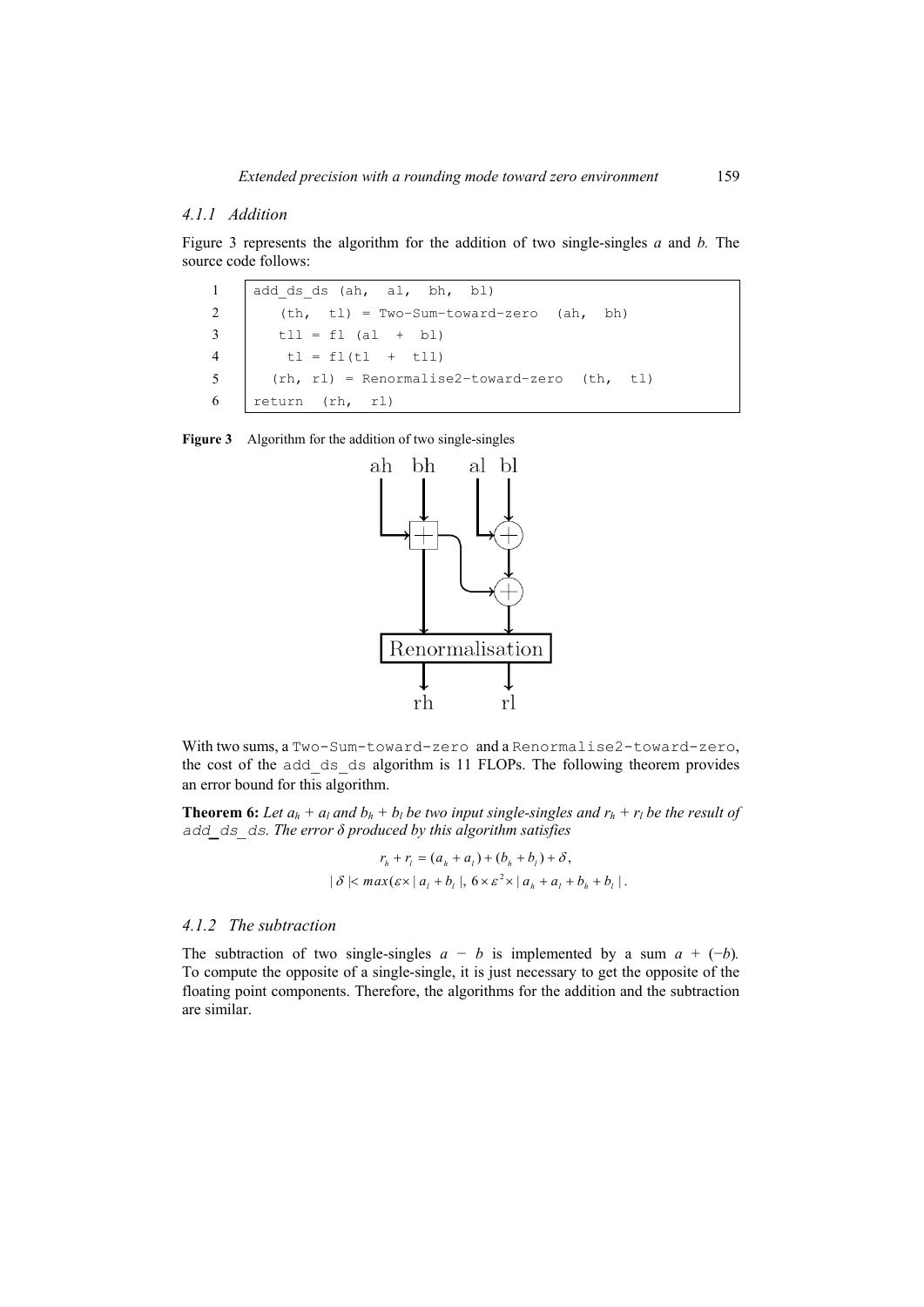# *4.1.3 Product*

The product of two single-singles *a* and *b* can be considered as the product of two sums  $a_h + a_l$  and  $b_h + b_l$  so the exact product has four components:

$$
p = (a_h + a_l) \times (b_h + b_l)
$$
  
=  $a_h \times b_h + a_l \times b_h + a_h \times b_l + a_l \times b_l$ .

Considering  $a_h \times b_h$  as a term of order  $\mathcal{O}(1)$ , this product consists of one term  $\mathcal{O}(1)$ , two terms  $O(2)$ , and one term  $O(3)$ . To decrease the complexity of the algorithm, the terms of order below  $O(2)$  will not be taken into account. Additionally, using the EFT for the product,  $a_h \times b_h$  can be transformed exactly into two floating point numbers of orders  $O(1)$  and  $O(2)$ , respectively. Hence, the product of two single-singles can be approximated by:

$$
p \approx \underbrace{fl(a_h \times b_h)}_{\mathcal{O}(1)} + \underbrace{(err(a_h \times b_l) + a_l \times b_h + a_h \times b_l)}_{\mathcal{O}(2)}.
$$

This approximation can be translated into the following algorithm described in Figure 4.

|                | mul ds ds (ah, al, bh, bl)                   |
|----------------|----------------------------------------------|
| 2              | $(th, t1) = Two-Product-FMA (ah, bh)$        |
| $\overline{3}$ | $t11 = f1$ (al * bh)                         |
| $\overline{4}$ | $t11 = f1$ (ah * bl + $t11$ )                |
| 5              | $t1 = f1 (t1 + t11)$                         |
| -6             | (rh, rl) = Renormalise2-toward-zero (th, tl) |
|                | return (rh, rl)                              |

| Algorithm for the product of two single-singles | <b>Figure 4</b> |  |  |  |
|-------------------------------------------------|-----------------|--|--|--|
|-------------------------------------------------|-----------------|--|--|--|



The error bound of the algorithm mul ds ds is provided by the following theorem.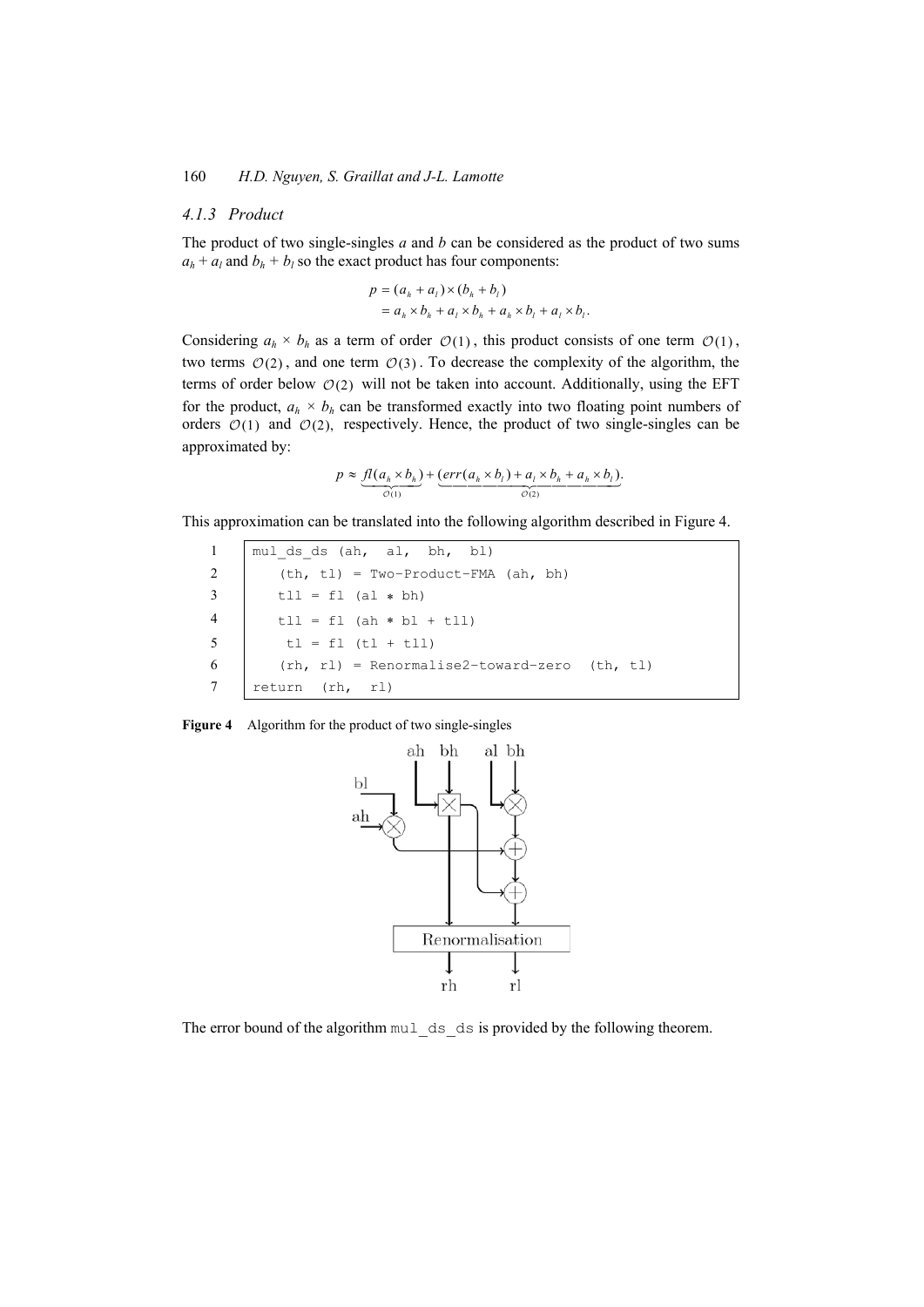**Theorem 7:** Let  $a_h + a_l$  and  $b_h + b_l$  be two single-singles. Let  $r_h + r_l$  be the result *returned by the algorithm*  $mul$  ds ds applying to  $a_h + a_l$  and  $b_h + b_l$ . The error  $\delta$  of *this algorithm satisfies* 

$$
|(r_h + r_l) - (a_h + a_l) \times (b_h + b_l)| < 8 \times \varepsilon^2 \times |(a_h + a_l) \times (b_h + b_l)|.
$$

## *4.1.4 The division*

The division of two single-singles is calculated by the classic division algorithm.

Let  $a = (a_h, a_l)$  and  $b = (b_h, b_l)$  be two single-singles. To calculate the division of *a* by *b*, we calculate the approximate quotient,  $q_h = a_h/b_h$ .

Then we calculate the residual  $r = a - q_h \times b$ , which allows us to calculate the correction term  $q_l = r/b_h$ .

|                | div ds ds $(a, b)$                              |
|----------------|-------------------------------------------------|
| 2              | $qh = f1(ah / bh)$                              |
|                | $tmp1 = f1 (ah - gh * bh)$                      |
| $\overline{4}$ | $tmp2 = f1 (al - gh * bl)$                      |
| - 5            | $r = fl (tmp1 + tmp2)$                          |
| -6             | ql = fl(r / bh)                                 |
|                | $(qh,ql)$ = Renormalise2-toward-zero $(qh, ql)$ |
| -8             | return (qh, ql)                                 |

The following theorem provides an error estimate for this algorithm.

**Theorem 8:** Let  $a = (a_h, a_l)$  and  $b = (b_h, b_l)$  be two single-singles,  $\varepsilon$  the machine *precision and*  $\varepsilon_1$  *the error bound for the single precision division with*  $\mathcal{O}(\varepsilon_1) = \mathcal{O}(\varepsilon)$ . *The error of the algorithm div\_ds\_ds is bounded by:* 

$$
\left| div \, ds - ds(a,b) \right) - a/b \Big| < \Big[ \varepsilon^2 \times \Big( 6.5 + 7 \times \varepsilon_1/\varepsilon + 2 \times \big( \varepsilon_1/\varepsilon \big)^2 \Big) + \mathcal{O} \Big( \varepsilon^3 \Big) \Big] \Big] \times \Big| a/b \Big|.
$$

In most of cases we have  $\varepsilon_1 = \varepsilon$ . In this case, the error bound of this algorithm is:

$$
|q-a/b| < \left\lfloor 15.5 \times \varepsilon^2 + \mathcal{O}(\varepsilon^3) \right\rfloor \times |a/b|.
$$

This inequality means that our division algorithm of two single-singles is accurate to 42 bits on a maximum of 48 bits. The accuracy of this algorithm can be increased by calculating another correction term *q*2, but doing so has a great impact on the performance. The execution time over-cost cost more than twice because of two factors:

- the calculation of  $(a_h + a_l) (b_h + b_l) \times (q_h + q_l)$ , which is one single-single multiplication and one single-single subtraction, and
- the renormalisation of three floating point numbers, which requires two accurate sums and one renormalisation of two floating point numbers (Nguyen, 2007).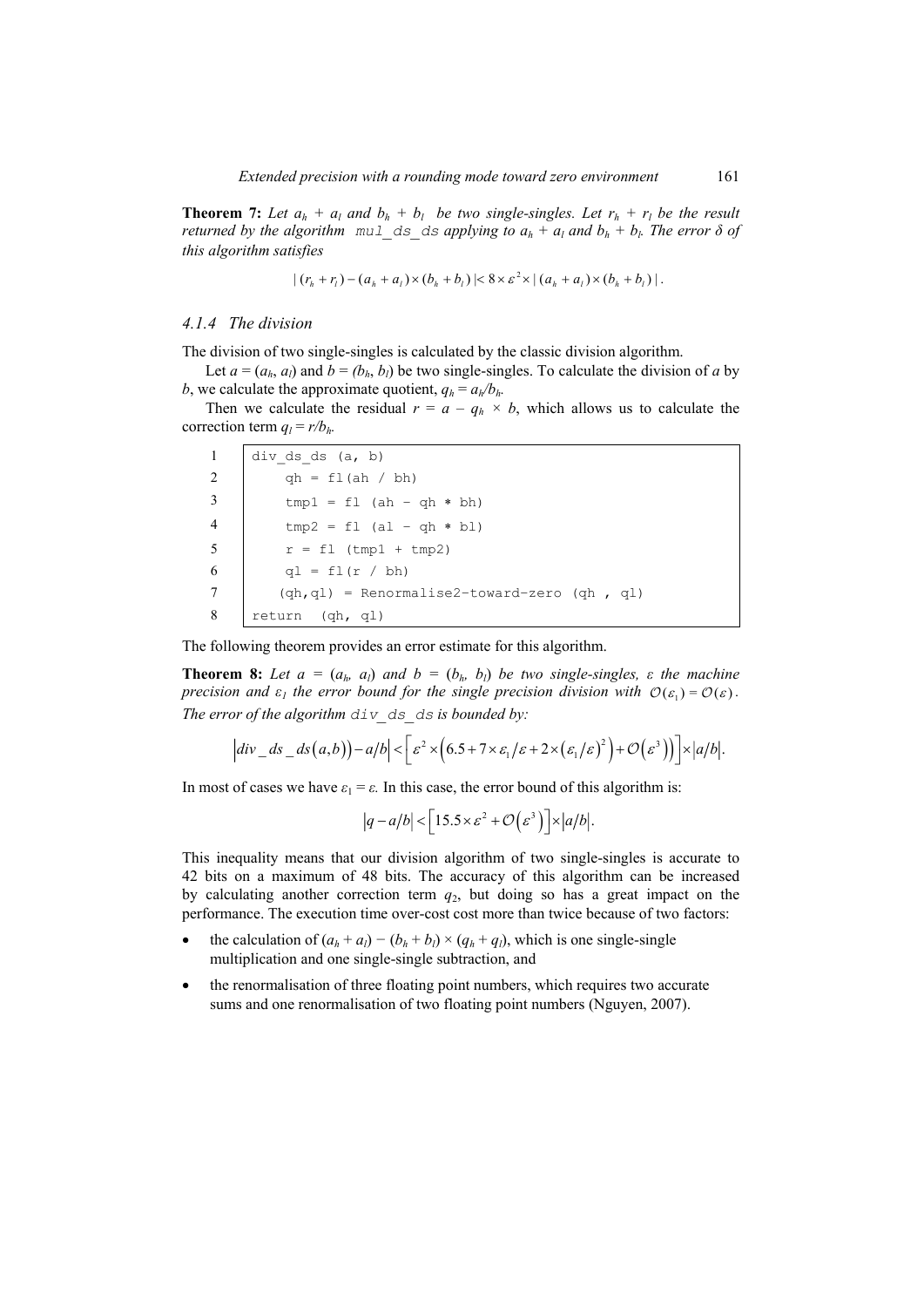# **5 Implementation**

The SPE (Synergistic Processor Element) of the Cell processor contains a 32-bit 4-way SIMD processor together with a large set of 128 128-bit registers. It can perform the operations on the vectors of 16 char/unsigned char, 4 int/unsigned int, 4 float, or 2 double.

The operations on scalars are implemented by using the vector operations. In this case, only one operation is performed on the preferred slot instead of 4 on vectors. For this reason, we implement only the vector operations for the single-singles.

Table 1 lists some Cell-specific instructions used in the sequel to write algorithms. As we work with vectors, the operations are performed componentwise.

**Table 1** Cell-specific instructions

| Instruction                                | Explanation                                                                                                                                                                                                                                                                                                                                            |
|--------------------------------------------|--------------------------------------------------------------------------------------------------------------------------------------------------------------------------------------------------------------------------------------------------------------------------------------------------------------------------------------------------------|
| $d = spu\_add(a, b)$                       | $d = a + b$ .                                                                                                                                                                                                                                                                                                                                          |
| $d = spu \text{ sub}(a, b)$                | $d = a - b$ .                                                                                                                                                                                                                                                                                                                                          |
| $d = spu \text{ mul}(a, b)$                | $d = a \times b$ .                                                                                                                                                                                                                                                                                                                                     |
| $d = spu$ madd $(a, b, c)$                 | $d = a \times b + c$                                                                                                                                                                                                                                                                                                                                   |
| $d = spu$ msub(a, b, c)                    | $d = a \times b - c$ .                                                                                                                                                                                                                                                                                                                                 |
| $d = spu_nmsub(a, b, c)$                   | $d = -(a \times b - c)$ .                                                                                                                                                                                                                                                                                                                              |
| $d = spu$ nmadd $(a, b, c)$                | $d = -(a \times b + c)$ .                                                                                                                                                                                                                                                                                                                              |
| $d = spu \text{ re}(a)$                    | For each element of vector $a$ , an estimate of its floating-point<br>reciprocal is computed. The resulting estimate is accurate to<br>12 bits.                                                                                                                                                                                                        |
| $d = spu$ cmpabsgt(a, b)                   | The absolute value of each element of vector <i>a</i> is compared<br>with the absolute value of the corresponding element of vector $b$ .<br>If the element of $a$ is greater than the element of $b$ , all bits of<br>the corresponding element of vector d are set to one; otherwise,<br>all bits of the corresponding element of d are set to zero. |
| $d = spu$ <sub>sel</sub> $(a, b, pattern)$ | For each bit in the 128-bit vector <i>pattern</i> , the corresponding bit<br>from either vector $a$ or vector $b$ is selected. If the bit is 0, the bit<br>from $a$ is selected; otherwise, the bit from $b$ is selected. The result<br>is returned in vector d.                                                                                       |

#### *5.1 Representation*

A single-single is a pair of two floating point numbers so each vector of 128 bits contains two single-singles (Figure 5). Hence, the 128-bit register containing two single-single numbers could be seen as a vector of four floating point numbers.

**Figure 5** A vector of 2 single-singles (see online version for colours)

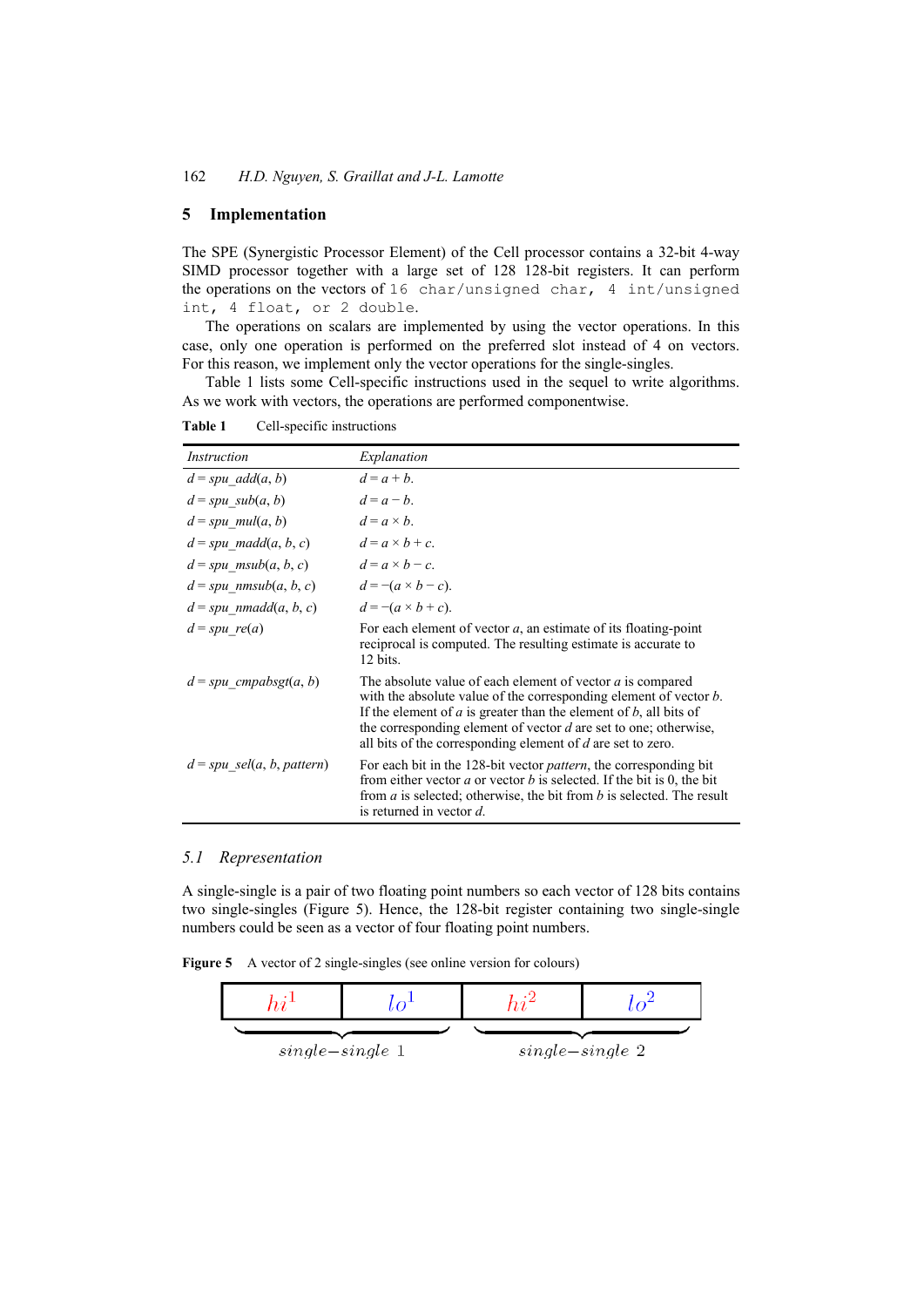## *5.2 Implementation of the error-free transformations*

The EFT for the product is implemented simply by two instructions:

Two−Prod−FMA (a,b)  $p = \text{spu mul}(a,b)$  $3 \mid e = \text{spu msub}(a, b, p)$ return (p,e)

The algorithm of the EFT for the sum begins with a test and a swap. This test limits the possibility of parallelism. Hence, we first have to eliminate this test by the following procedure:

- evaluation of the condition. The result is a vector comp of type unsigned int, in which a value of zero means the condition holds, and a value of FFFFFFFF means opposite
- computation of the values of the two branches val  $\perp$  (if the condition is satisfied) and  $val$  2 (if not)
- selection of the correct value according to the vector of condition by using the bit selection function:

$$
d = spu \_\text{sel}(val \_\text{2}, val \_\text{1}, comp).
$$

For each bit in the 128-bit vector *comp*, the corresponding bit from either vector *val*<sub>2</sub> or  $val_1$  is selected. If the bit is 0, the bit from  $val_2$  is selected; otherwise, the bit from  $val_1$  is selected. The result is returned in vector *d.*

For example, the test and the *swap* can be coded as follows:

| 1 comp = spu_cmpabsgt (b, a)       |
|------------------------------------|
| 2 $\vert$ hi = spu_sel(a, b, comp) |
| $3 \mid$ lo = spu_sel(b, a, comp)  |

Figure 6 gives a concrete example of this exchange.

Figure 6 Example of the exchange of two vectors

| $\boldsymbol{a}$ | a1                           | a2       | a3        | a4               |  |  |  |  |
|------------------|------------------------------|----------|-----------|------------------|--|--|--|--|
| $\boldsymbol{b}$ | b1 > a1                      | b2 < a2  | $b3 = a3$ | b4 > a4          |  |  |  |  |
|                  | $comp = spu\_cmpabsgt(b, a)$ |          |           |                  |  |  |  |  |
|                  | <b>FFFFFFFFF</b>             | 00000000 | 00000000  | <b>FFFFFFFFF</b> |  |  |  |  |
|                  | $hi = spu\_sel(a, b, comp)$  |          |           |                  |  |  |  |  |
|                  | b1                           | a2       | a3        | b4               |  |  |  |  |
|                  | $lo = spu\_sel(b, a, comp)$  |          |           |                  |  |  |  |  |
|                  | a <sup>1</sup>               | b2       | b3        | a4               |  |  |  |  |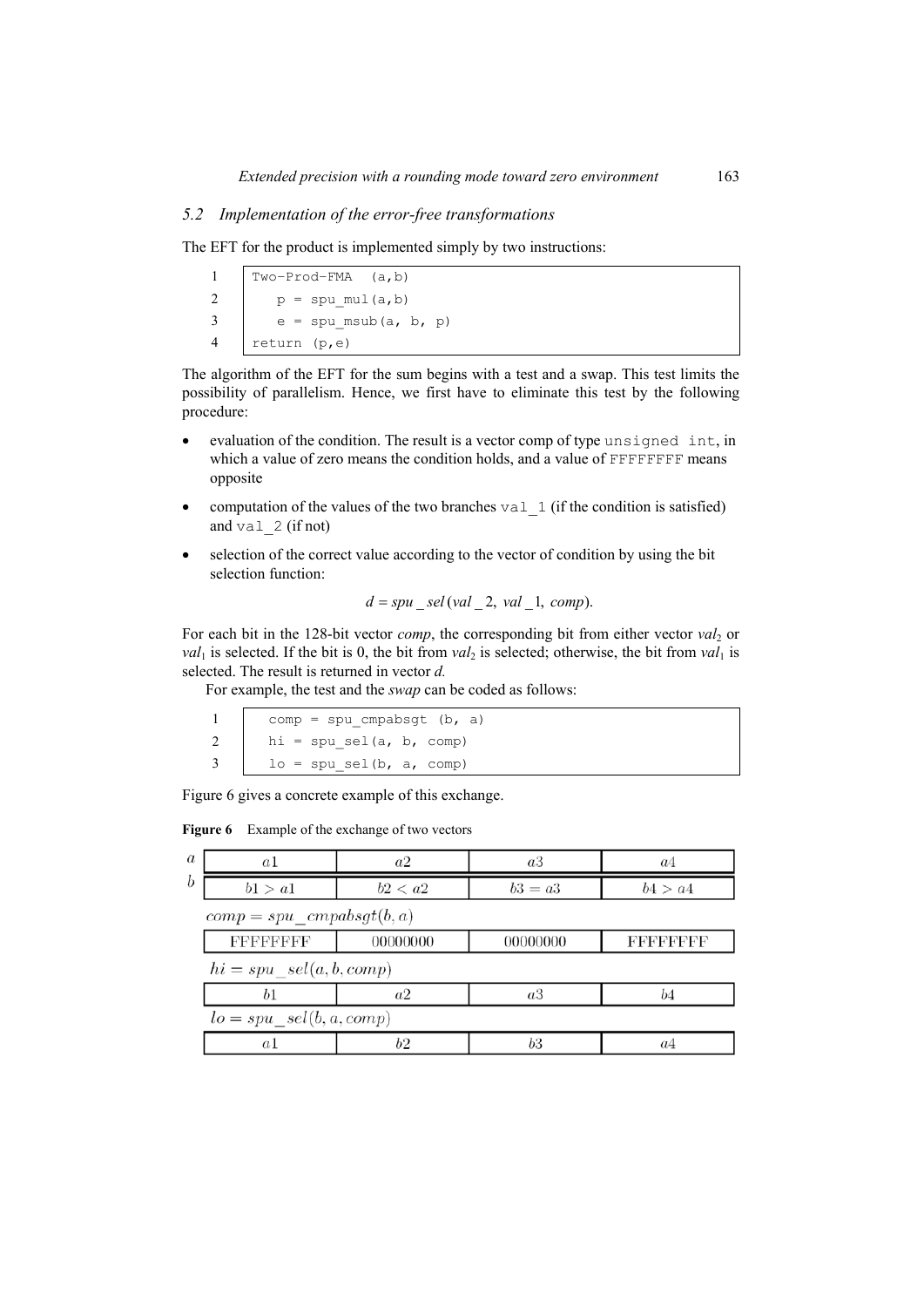The spu\_cmpabsgt and spu\_sel instructions cost two clock cycles each. Moreover, since the instructions of lines 2 and 3 of this code are independent, they can be pipelined. Hence, these three instructions cost only five clock cycles, which is less than a single precision operation (six clock cycles for the FMA).

Applying the same procedure for the last conditional test of the algorithm Two-Sum-toward-zero2, this algorithm can be rewritten as follows:

| 1              | $Two-Sum-toward-zero2$ $(a,b)$ |
|----------------|--------------------------------|
| 2              | $comp = spu cmpabsgt (b, a)$   |
| 3              | $hi = spu sel(a, b, comp)$     |
| $\overline{4}$ | $lo = spu sel(b, a, comp)$     |
| 5              | $s = spu \text{ add}(a, b)$    |
| 6              | $d = spu sub(s, hi)$           |
| 7              | $e = spu sub(lo, d)$           |
| 8              | $tmp = spu mul(2, lo)$         |
| 9              | $comp = spu cmpabsqt (d, tmp)$ |
| 10             | $s = spu sel(s, hi, comp)$     |
| 11             | $e = spu sel(e, lo, comp)$     |
| 12             | return (s, e)                  |

Note that the addition of *a* and *b* does not change after the exchange. Hence, we choose to use  $a + b$  instead of  $hi + lo$  to avoid the instruction dependencies. More precisely, the three first instructions for the test and the exchange are independent of the instruction of line 5 which costs six cycles, so, they can be executed in parallel<sup>2</sup>. Figure 7 emphasises the full independencies of instructions. This algorithm costs 20 clock cycles, which is a little bit more than the execution time of three sequential single precision operations.



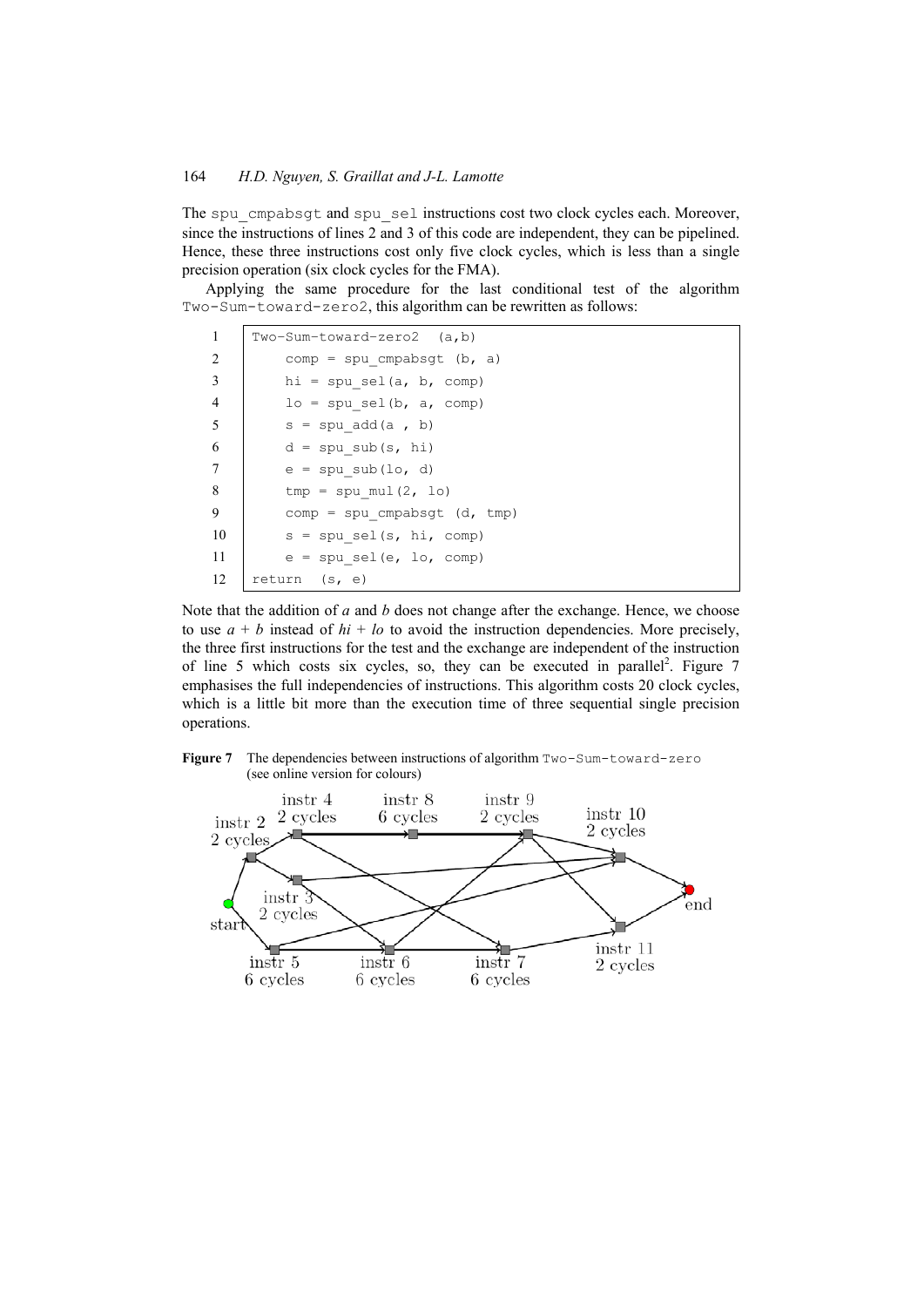#### *5.3 Renormalisation*

The implementation of algorithm Renormalise2-toward-zero is similar to the Two-Sum-toward-zero2 algorithm but without the conditional test and the exchange at the end.

| $\mathbf{1}$ | Renormalise2-toward-zero (a,b) |
|--------------|--------------------------------|
| 2            | $s = spu \text{ add}(a, b)$    |
| 3            | $comp = spu cmpabsgt (b, a)$   |
| 4            | $hi = spu sel(a, b, comp)$     |
| -5           | Lo = spu sel(b, $a$ , comp)    |
| 6            | $d = spu sub(s, hi)$           |
|              | $e = spu sub(lo, d)$           |
| 8            | return (s, e)                  |

With the same analysis as Two-Sum-toward-zero2, Renormalise2-towardzero costs only 18 clock cycles. Now we will use these two functions to implement the arithmetic operators of single-singles.

#### *5.4 Version 1*

The natural version of single-single operations computes one operation on TWO single-singles. The SIMD processor allows us to manipulate simultaneously four 32-bit floating point numbers at the same time. When applying to vectors of single-singles, we can manipulate both the high and low components of these single-singles.

Using the Two-Sum-toward-zero2 presented above, we calculate the sums and the rounding errors of two pairs of high components and also of two pairs of low components in the same time. The rounding errors of these two pairs of low components is computed, but not used by the algorithm.

Moreover, in the algorithms, it is necessary to compute operations between high and low components. This requires some extra operations to shuffle those components. Hence, the first version does not take full advantage of the SIMD processor. We have implemented the first version for the sum and the product of single-singles which are add ds\_ds\_2, mul\_ds\_ds\_2 for two single-singles and cost 50 cycles and 49 cycles, respectively.

As we will see later in Section 6, these first versions as well as the versions presented below compute correct results except for overflow and underflow cases.

## *5.5 Version 2*

The second version computes one operation on FOUR single-singles. It separates the high and the low components into two separate vectors (see Figure 8) by using the function spu\_shuffle of SPE which costs four clock cycles. This solution makes possible a better optimisation of the pipelined instructions.

Then, the operators can be implemented by applying directly the algorithms presented above on four operands separated into four vectors.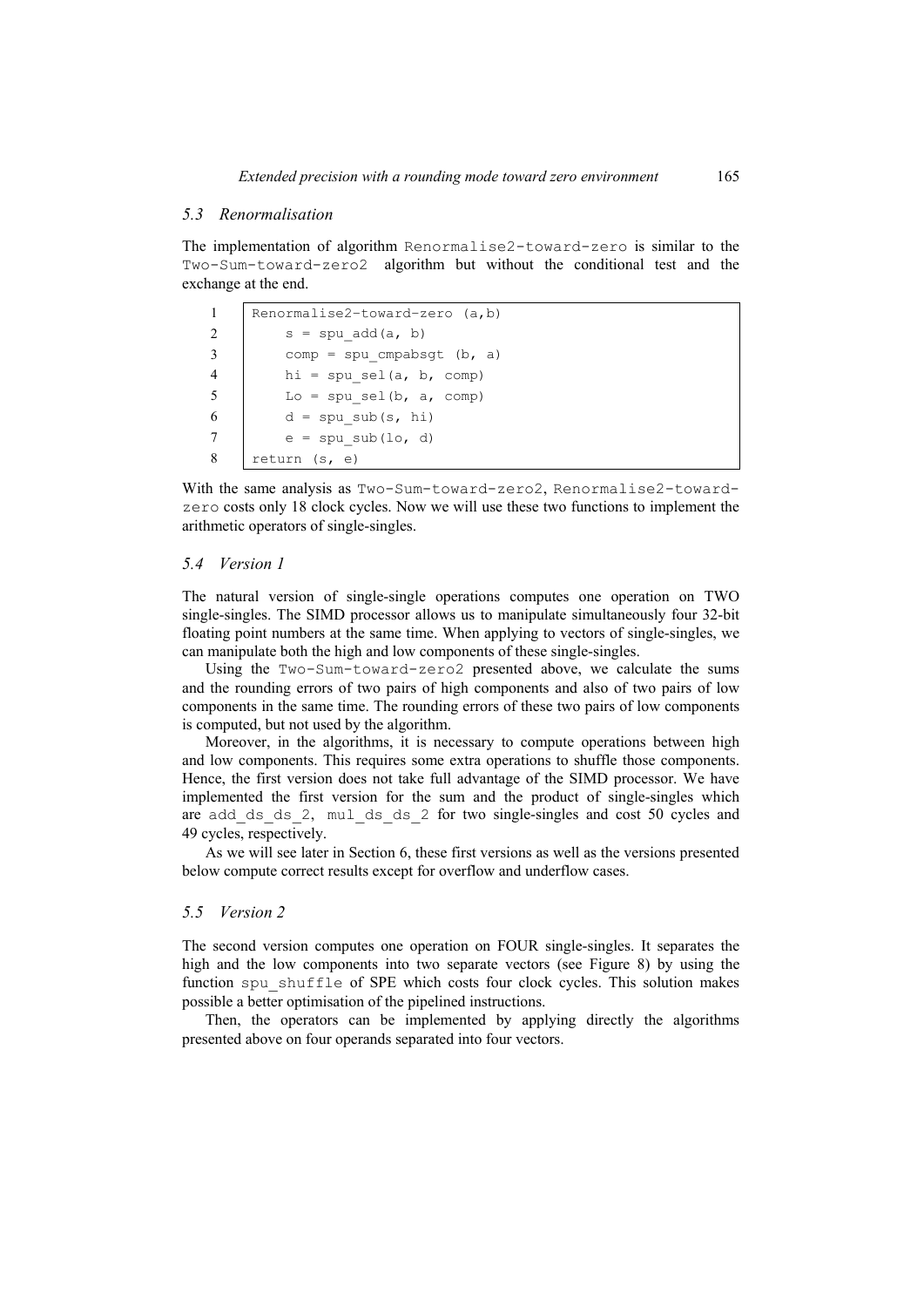|                  |            | merge1_vect_  00  01  02  03   10   11   12   13   08   09   0a   0b   18   19   1a   1b |            |            |            |  |  |  |                                   |  |  |                                                |  |
|------------------|------------|------------------------------------------------------------------------------------------|------------|------------|------------|--|--|--|-----------------------------------|--|--|------------------------------------------------|--|
|                  |            |                                                                                          |            |            |            |  |  |  |                                   |  |  |                                                |  |
|                  |            |                                                                                          |            |            |            |  |  |  |                                   |  |  |                                                |  |
| $\boldsymbol{a}$ |            | $a_{hi}^1$ $a_{lo}^1$ $a_{hi}^2$                                                         |            |            | $a_{lo}^2$ |  |  |  | $b_{hi}^1$   $a_{hi}^2$           |  |  |                                                |  |
| $\boldsymbol{b}$ | $b_{hi}^1$ | $b^1_{lo}$                                                                               | $b_{hi}^2$ | $b_{lo}^2$ |            |  |  |  |                                   |  |  | $a\_lo = spu\_shuffle(a, b, \_merge2\_vect\_)$ |  |
|                  |            |                                                                                          |            |            |            |  |  |  | $b^1_{lo}$ $a^2_{lo}$ $ab^2_{lo}$ |  |  |                                                |  |

**Figure 8** Merging of two vectors (see online version for colours)

The intermediate result of these algorithms is also a pair of vectors which contain respectively the four high parts and the four low parts of the result. At the end of the algorithm, the result vectors should be built by shuffling the high and the low components.

For example, version 2 for the sum of single-singles is $3$ 

| 1              | add ds ds 4 (vect al, vect a2, vect b1, vect b2)   |
|----------------|----------------------------------------------------|
| 2              | a hi = spu shuffle (vect al, vect a2, mergel vect) |
| 3              | a lo = spu shuffle (vect al, vect a2, merge2 vect) |
| $\overline{4}$ | b hi = spu shuffle (vect b1, vect b2, mergel vect) |
| 5              | b lo = spu shuffle (vect b1, vect b2, merge2 vect) |
| 6              | $(s, e) = Two-Sum-toward-zero (a hi, b hi)$        |
| 7              | $t1 = spu$ add(a lo, b lo)                         |
| 8              | $tmp = spu add(t1, e)$                             |
| 9              | $(hi, lo)$ = Renormalise2-toward-zero (s, tmp)     |
| -10            | vect $c1$ = spu shuffle (hi, lo, mergel vect)      |
| -11            | vect $c2$ = spu shuffle (hi, lo, merge2 vect)      |
| 12             | return (vect c1, vect c2)                          |

Figure 9 shows the dependencies between instructions of this function. By using the tool spu\_timing of IBM, the execution time of this function is **64 clock cycles** for four single-singles.

It is the same for the product of single-singles. We have successfully implemented version 2 of the product of single-singles, called mul\_ds\_ds\_4, with an execution time of **60 clock cycles** for four single-singles. Although the first versions of the addition and the product are nearly equal (50 and 49 clock cycles, respectively), the product takes less operations than the addition so there are more idle clock cycles in the product implementation. Hence, when implementing the second version, we can save more clock cycles with the product operator.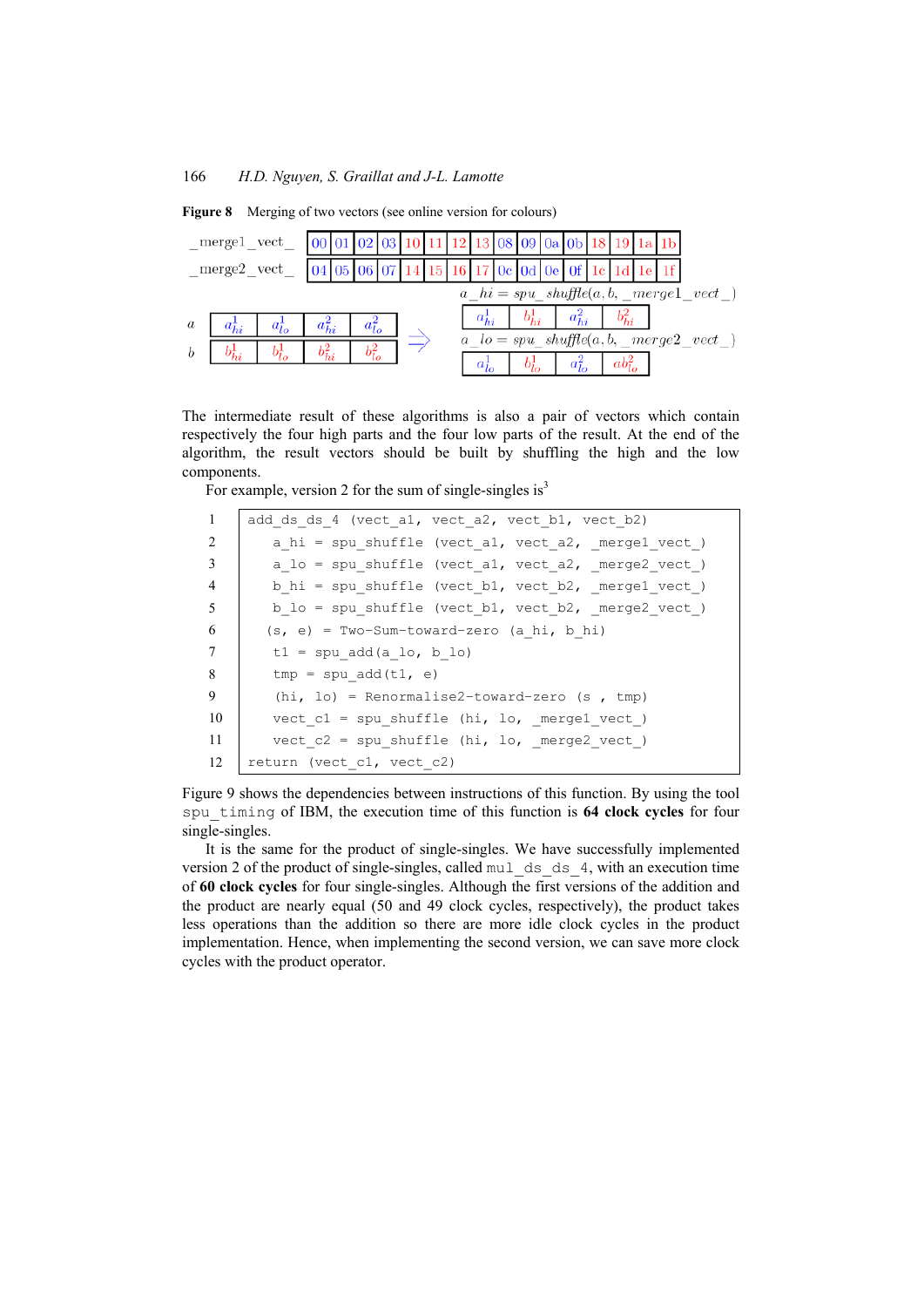

**Figure 9** The dependencies between instructions of add ds ds 4 (see online version for colours)

The implementation of the division is more complicated. As described in the previous section, the division of single-singles div\_ds\_ds is based on the division in single precision, although the Cell processor does not support this kind of operation. It provides only a function to estimate the inverse of a floating point number called  $spu$  re, which allows us to obtain a result precise up to 12 bits. Hence, to implement the division of single-singles, we first have to implement division in single precision.

The procedure to calculate the division of two 32-bit floating point numbers *a* and *b*  is as follows:

- 1 calculate the inverse of *b*, and
- 2 multiply the inverse of *b* with *a.*

To improve the precision of the inversion, we use the iterative Newton's method,  $inv_{i+1} = inv_i + inv_i \times (1 - inv_i \times b)$ . We also use Newton's method for the multiplication, with  $a \times inverse(b)$  being the initial value. The division in single precision can be written as

 div (a, b)  $tmp0 = spu re(b)$  rerr = spu\_nmsub(tmp0, b, 1) 4 inv = spu madd(rerr,  $tmp0, tmp0)$  Rerr = spu nmsub(inv, b, 1) 6 eerr = spu\_mul(rerr, inv)  $tmp = spu mul(eerr, a)$  $q = \text{spu} \text{ madd}(a, \text{ inv, tmp})$ 9 return q

The precision of the algorithm  $div$  is provided by the following theorem.

**Theorem 9:** *Let a and b be two floating point numbers in single precision, ε being the machine precision. The relative error of the algorithm*  $\text{div}$  *is bounded by* 

 $div(a,b) - a/b \leq \left[ \varepsilon + \mathcal{O}(\varepsilon^2) \right] \times |a/b|.$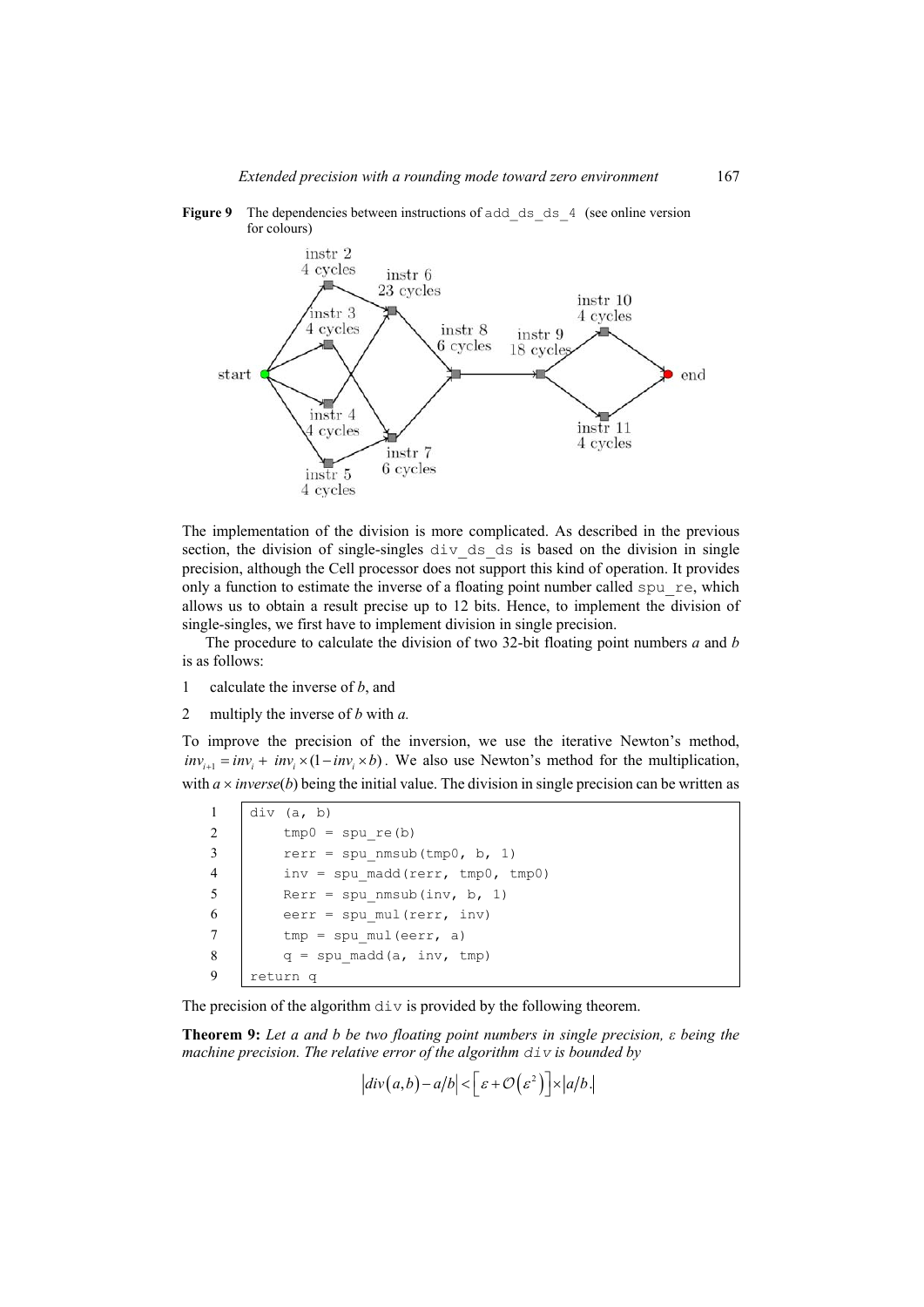Using the newly implemented single-precision division operator and the algorithm of division of single-singles presented above, we have implemented the function div\_ds\_ds\_4 which calculates four single-single divisions at the same time, at a cost of **111 clock cycles**.

## *5.6 Optimised algorithms*

The versions 2 of the single-single operators performs four operations at the same time, and they have taken full advantage of the SIMD processor which provides an important performance of calculation. By using the spu\_timing tool of IBM, we recognised that there still left many non-used clock cycles in the process of calculation of each operator.

We can use these non-used clock cycles by increasing the number of operations executed at the same time.

With the restricted local storage (only 256 KB for both the code and data), we choose to implement operations on EIGHT single-singles. This third version is considered as the optimal version in our library. The third version of the sum, the product and the division are named add ds ds 8, mul ds ds 8, div ds ds 8 and cost respectively **72 cycles**, **63 cycles**, and **125 cycles** for eight single-singles. In comparison with the version 2 with only some supplementary clock cycles (for example eight cycles for the sum and three cycles for the product) we can execute eight single-single operations instead of four. It means that we have achieved a coarse gain with the final version in terms of performance.

Almost every clock cycle being used, there would be no gain from dealing with sixteen single-singles.

#### *5.7 Theoretical results*

On a Cell processor with a frequency of 3.2 GHz, its theoretical performances (without memory access problems) of the single-single are presented in Table 2.

| Function    | Number of operations | <i>Execution time</i> | Performance    |
|-------------|----------------------|-----------------------|----------------|
| add ds ds 2 | 2                    | 50 cycles             | 0.128 GFLOPs   |
| add ds ds 4 | 4                    | 64 cycles             | 0.2 GFLOPs     |
| add ds ds 8 | 8                    | 72 cycles             | 0.355 GFLOPs   |
| mul ds ds 2 | $\mathcal{L}$        | 49 cycles             | 0.130 GFLOPs   |
| mul ds ds 4 | 4                    | 60 cycles             | 0.213 GFLOPs   |
| mul ds ds 8 | 8                    | 63 cycles             | 0.406 GFLOPs   |
| div ds ds 4 | 4                    | 111 cycles            | $0.115$ GFLOPs |
| div ds ds 8 | 8                    | 125 cycles            | 0.2048 GFLOPs  |

**Table 2** Theoretical results of the single-single library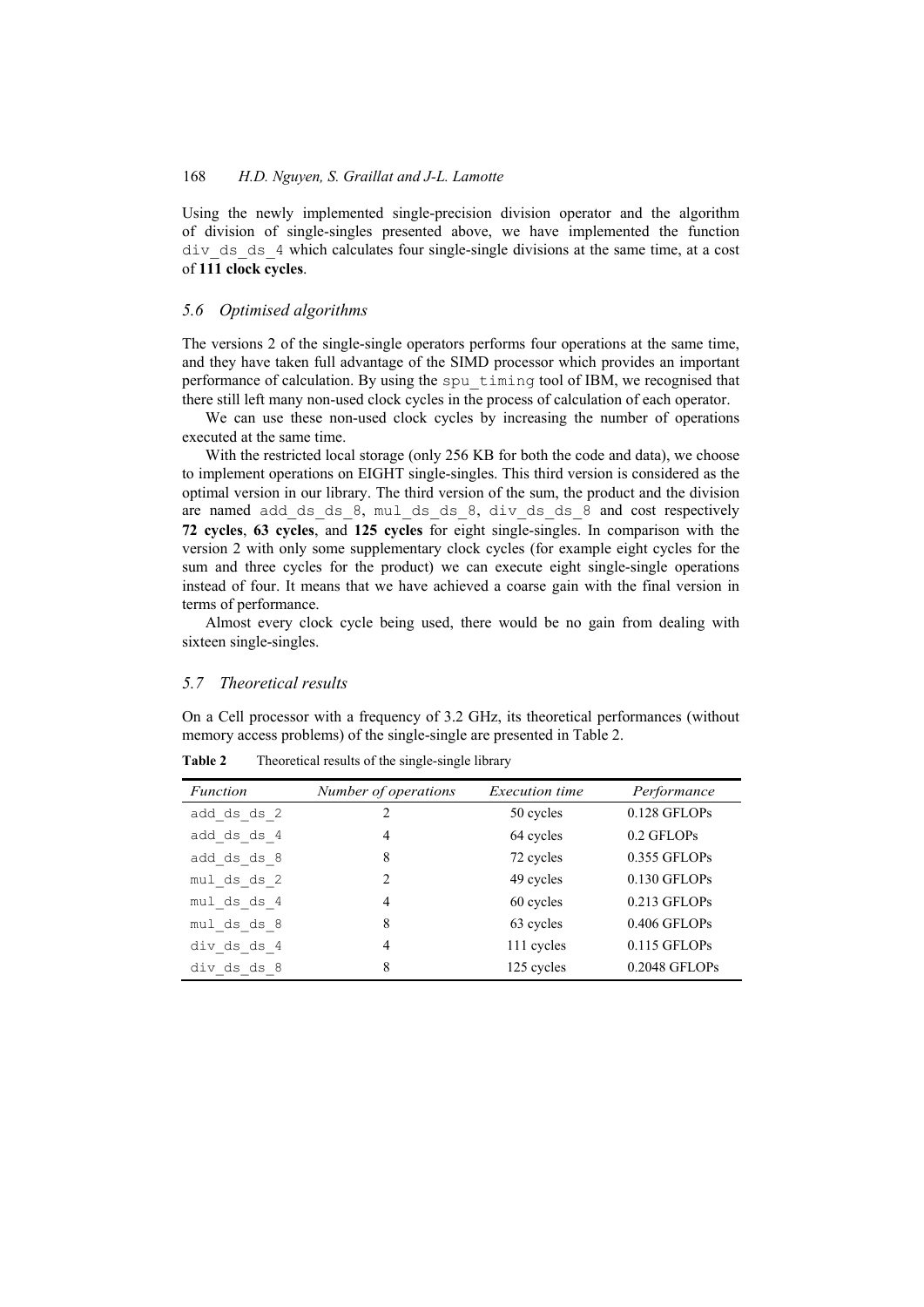# **6 Numerical simulations**

#### *6.1 Experimental results*

To test the performance of the single-single library, we created a program which performs the basic operators on two large vectors of single-single and also on two large double precision vectors of the same size. To achieve the peak performance of the library, we use the third version of each operator. Double-buffering is used to hide data transfer time.

This program is executed on a IBM Cell Blade based at CINES, Montpellier, France. The CPU frequency is 3.2 GHz. The results obtained are listed in the Table 3.

Table 3 Real performances of the library single-single

| <i>Functions</i> | <i>Theoretical performance</i> | <i>Experimental performance</i> |
|------------------|--------------------------------|---------------------------------|
| Add ds ds 8      | 355 MFLOPs                     | 250.4 MFLOPs                    |
| mul ds ds 8      | 406 MFLOPs                     | 287.2 MFLOPs                    |
| div ds ds 8      | 204 MFLOPs                     | 166.4 MFLOPs                    |

Figure 10 illustrates the performance of the addition on single-singles and on native double precision. Both have the same memory size. They are very close.

**Figure 10** The performance of the library single-single: Addition (see online version for colours)



It is interesting to note that a performance limit is reached. The main limit for the performance is the memory access. The memory bandwidth on the Cell processor is equal to 25.6 GBytes/s, which corresponds to 6.4 GWords/ $s<sup>4</sup>$ . Each operation is performed on double words variables (single-single or double). That means that the bandwidth corresponds to a traffic of 3.2 G operands. For vector operations, there are two memory access to read the data and one memory access to write the data, so there are only 1.07 G operations. This explanation clearly shows that the peak performance is not reachable on large vectors operations due to the bandwidth limit.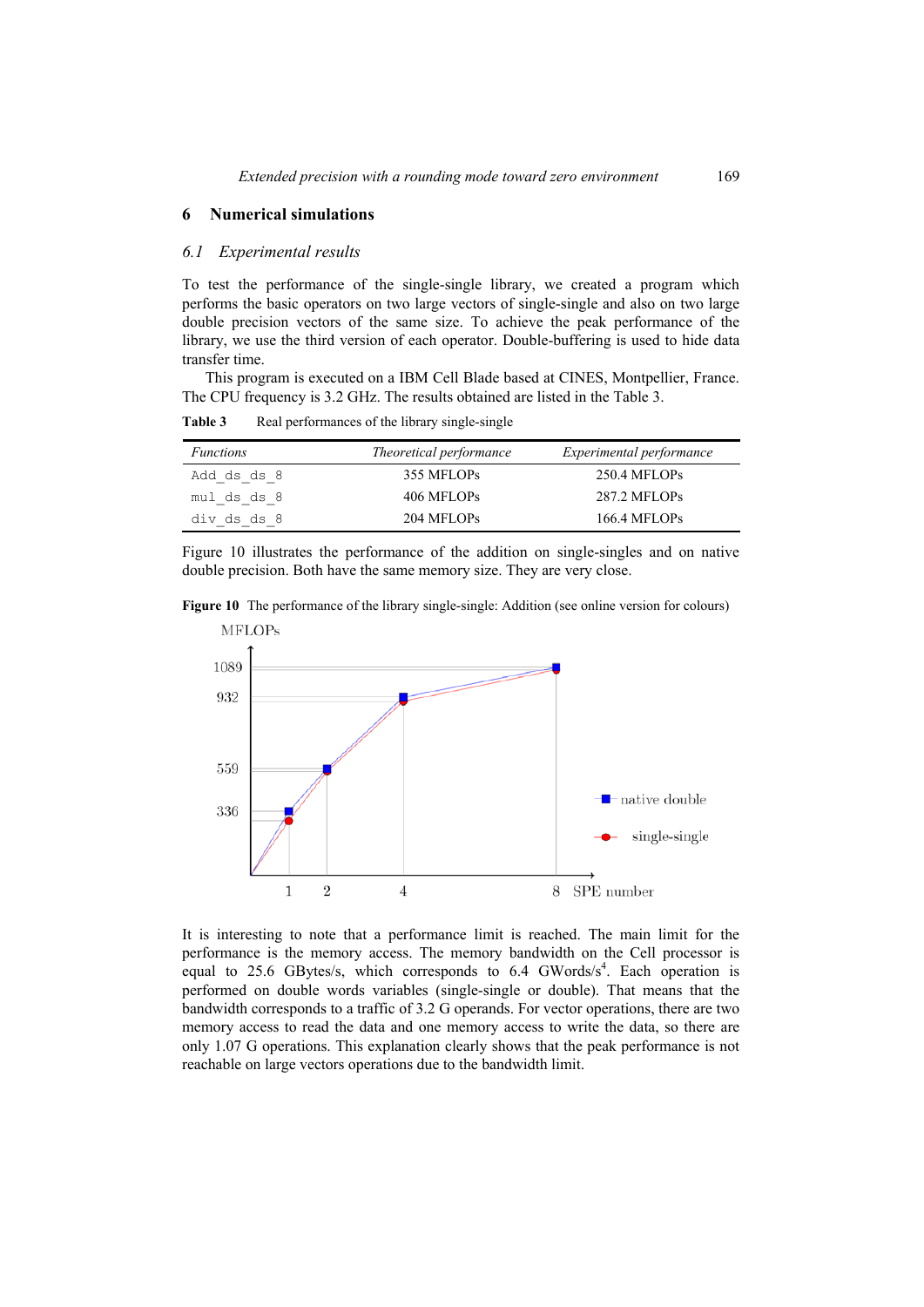The maximum performance with 64-bit floating point is not reached. In this case, the program measures mainly the memory transfer time. The native double operations are completely hidden. For the single-singles, the computing time of one operation is on the same order as the transfer memory necessary for one operation.

To have another comparison, another program is created which executes a large number of basic operators on a small number of data generated within the SPE without any data transfer. The execution time of the program is exactly the time of calculation. The results are presented in Table 4. The peak performance for the multiplication on the Cell processor is achieved for native double precision.

**Table 4** Performance of the single-single library and of the double precision of the machine, without data transfer

| <i>Functions</i>                | <b>Theoretical</b><br>performance (1 SPE) | Experimental<br>performance (1 SPE) | Experimental<br>performance (8 SPEs) |
|---------------------------------|-------------------------------------------|-------------------------------------|--------------------------------------|
| add ds ds 8                     | 355 MFLOPs                                | 266 MFLOPs                          | 2133 MFLOPs                          |
| mul ds ds 8                     | 406 MFLOPs                                | 320 MFLOPs                          | 2560 MFLOPs                          |
| div ds ds 8                     | 204 MFLOPs                                | 172 MFLOPs                          | 1383 MFLOPs                          |
| sum in double precision         | 914 MFLOPs                                | 914 MFLOPs                          | <b>7314 MFLOPs</b>                   |
| product in double<br>precision  | 914 MFLOPs                                | 914 MFLOPs                          | 7314 MFLOPs                          |
| division in double<br>precision | (not supported)                           | 86 MFLOPs                           | 691 MFLOPs                           |

With the single-singles numbers, it is not possible to achieve the same performance as with the native double precision. This is mainly due to two factors:

- the cost of the function call
- the transfer from the local memory to the registers.

#### *6.2 Exactness*

Let  $a = (a_h, a_l)$  be a single-single. Following the definition of a single-single,  $a_h$  and  $a_l$ have the same sign, and that  $|a_l| \leq \frac{u}{p(a_h)}$  which leads to a relation between their exponents:  $EXP(a<sub>b</sub>) \ge EXP(a<sub>l</sub>) + 24$ . Here,  $EXP(\circ)$  denotes the exponent of a floating point number. Since the range of exponent for single precision floating point numbers is from −126 to 127, there will be 8515 possible pairs of exponents for a single-single.

Moreover, for each pair of exponents, there are two possible signs and  $2^{23} * 2^{23}$ possible pairs of mantissas. Hence, it is really difficult to test thoroughly the exactness of the library.

To get an acceptable test, and to cover numerical phenomenons, such as overflow, underflow, and cancellation, we go through all possible pairs of exponents. For each exponent, we take only 16 values of the mantissa: four minimum values, four maximum values and eight medium values. Each pair of exponents will be tested for both two signs.

Calculation results of single-singles will be tested against calculation results of native double of the Cell processor.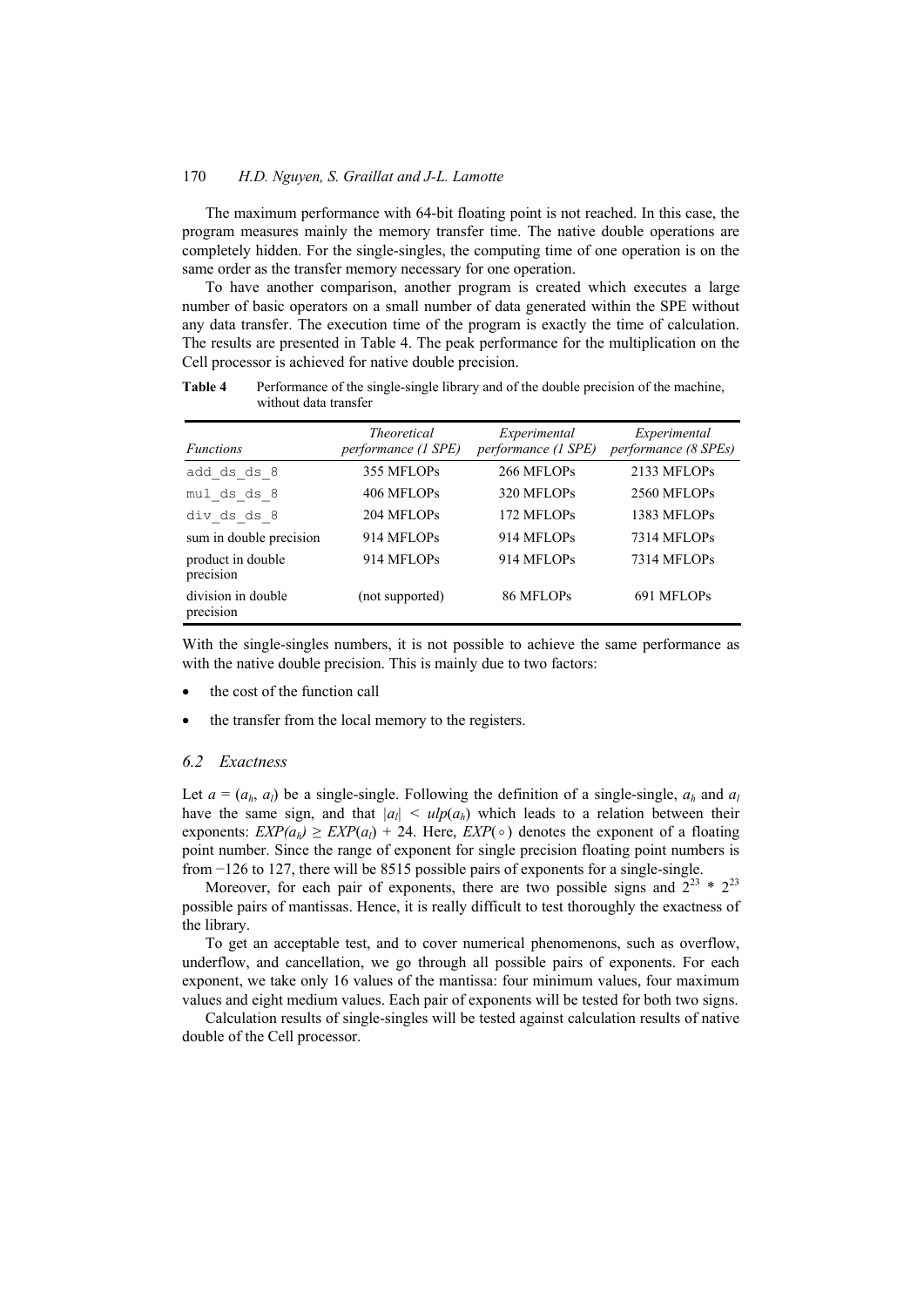Let  $a = (a_h, a_l)$  and  $b = (b_h, b_l)$  be two single-singles. Let  $c = (c_h, c_l)$  be the result of the calculation (addition, product or division) over *a* and *b.* The corresponding reference double result *rd* is calculated by:

- 1 Addition:  $rd = ((double)a_h + (double)b_h) + ((double)a_l + (double)b_l)$
- 2 Product:  $rd = ((double)a<sub>h</sub>*(double)b<sub>h</sub> + ((double)a<sub>h</sub>*(double)b<sub>i</sub>$  $+( (double)a<sub>i</sub>*(double)b<sub>h</sub> + ((double)a<sub>l</sub>*(double)b<sub>l</sub>))))$ ,
- 3 Division:  $rd = ((double)a_h + (double)b_h)/((double)a_l + (double)b_l)$ .

The absolute error and relative error are calculated by:

$$
diff = (double)ch + (double)cl - rd,
$$
  
rel *diff = diff / rd*.

A calculation result greater than or equal to  $2^{128}$  will be considered as overflow and will be ignored. Furthermore, the test program behaves like following:

- 1 Addition: if *rel\_diff*  $\lt 6 * 2^{-46}$  then the result is considered to be exact and returned value is the absolute value of the relative error *rel\_diff.* Else, we calculate *rel\_diff2* =  $di\frac{f}{2}$  *diff/(a<sub>l</sub>* + *b<sub>l</sub>*) and compare this value to  $2^{-23}$ . If *rel\_diff2* <  $2^{23}$  than the result is normal too, and the returned value is *rel\_diff2.* Finally, if these two conditions do not hold, than the result is abnormal and the returned value is the absolute error *diff.*
- 2 Product: if *rel\_diff <* 2<sup>−</sup>43 then the result is considered to be exact and returned value is the absolute value of the relative error *rel diff.* If not, the result is considered as abnormal and returned value is the absolute value of absolute error *diff.*
- 3 Division: if *rel\_diff <* 2<sup>−</sup>42 then the result is considered to be exact and returned value is the absolute value of the relative error *rel\_ diff.* If not, the result is considered as abnormal and returned value is the absolute value of absolute error *diff.*

The three versions of each operation (addition, product and division) give the same results, which are summarised in Table 5.

| <i>Operation</i> | Max relative error | Max absolute error | Max $diff/(a_l + b_l)$ |
|------------------|--------------------|--------------------|------------------------|
| Sum              | 8.603330e-14       | 1.175494e-38       | 1.249775e-07           |
| Product          | 1.145182e-13       | 3.526483e-38       |                        |
| <b>Division</b>  | 2.138291e-13       | 1.689773e-38       |                        |

Table 5 The exactness of single-single library

As Table 5 reveals, the maximum absolute errors of non exact results of both three operations are of order  $10^{-38}$ , which can be considered as errors incurred by underflow phenomenon.

These results allow us to state that, except for overflow and underflow exceptions, our library provides correct answers which are accurate to 42 bits with faithful rounding mode.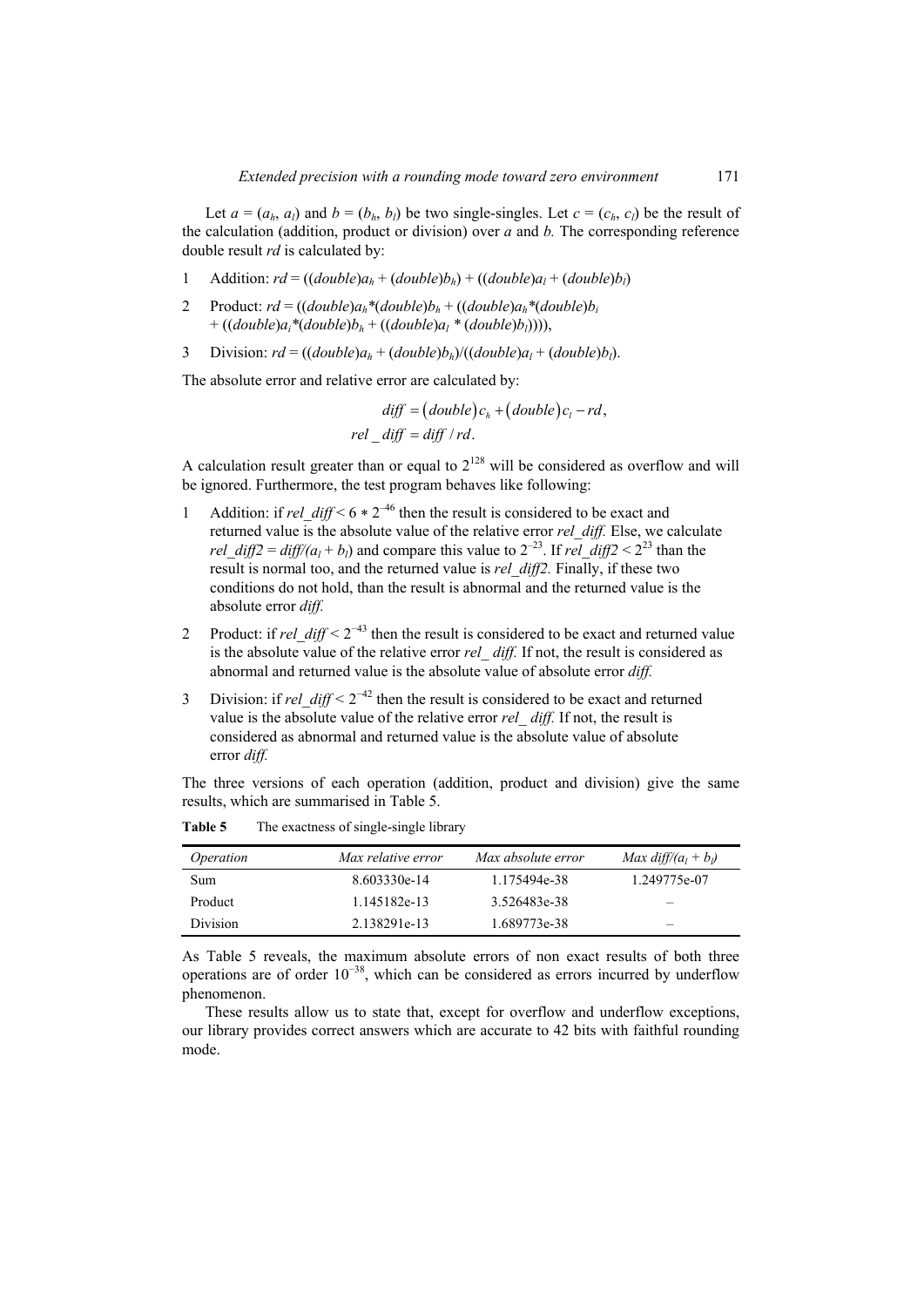## **7 Conclusions and perspectives**

This paper is based mostly on work of Hida et al. (2001) with some adaptations to the rounding mode toward zero and to the implementation environment of the Cell processor. First we propose an algorithm for the error-free transformation of the sum which is proved to be implemented effectively on the Cell processor. Then, we introduce method to develop the extended precision of single-single with basic operators sum, product and division. A large part of this paper is dedicated to the implementation of this library in exploiting the specific characteristics of the Cell processor, among which the most important are the truncation rounding, the SIMD processor and the fully pipelined instruction set. The performance and the precision of the implemented library are tested by running test programs on a real Cell processor with a frequency of 3.2 GHz.

In the future, this library could be completed by the treatment of numeric exceptions, by the binary operations, algebraic operations and transcendental operations.

Anticipating for the next Cell generation, we are developing the quad-single precision library. With the next generation of the Cell processor, we will be able to get easily:

- the quad precision implemented with double-double numbers with the methods of the single-single library, and
- the quad-double precision implemented with four double numbers with the methods of the quad-single library.

#### **Acknowledgements**

The authors are very grateful to the CINES (Centre Informatique National de l'Enseignement Supérieur, Montpellier, France) for providing us access to their Cell blades. Also, we wish to thank the referees for their careful work, in particular, for their remark about exactness test, which led to great efforts to improve test results.

## **References**

- Dekker, T.J. (1971) 'A floating-point technique for extending the available precision', *Numerische Mathematik*, Vol. 18, pp.224–242.
- Gschwind, M., Hofstee, H.P., Flachs, B., Hopkins, M., Watanabe, Y. and Yamazaki, T. (2006) 'Synergistic processing in Cell's multicore architecture', *IEEE Micro*, Vol. 26, No. 2, pp.10–24.
- Hida, Y., Li, X.S. and Bailey, D.H. (2001) 'Algorithms for quad-double precision floating point arithmetic', *Proceedings of 15th IEEE Symposium on Computer Arithmetic*, IEEE Computer Society Press, Los Alamitos, CA, USA, pp.155–162.
- IEEE (1987) *IEEE Standard for Binary Floating-Point Arithmetic, ANSI/IEEE Standard 754-1985*, Institute of Electrical and Electronics Engineers, New York, 1985, Reprinted in *SIGPLAN Notices*, Vol. 22, No. 2, pp.9–25.
- Jacobi, C., Oh, H-J., Tran, K.D., Cottier, S.R., Michael, B.W., Nishikawa, H., Totsuka, Y., Namatame, T. and Yano, N. (2005) 'The vector floating point unit in a synergistic processor element of a Cell processor', *ARITH '05: Proceedings of the 17th IEEE Symposium on Computer Arithmetic*, IEEE Computer Society, Washington, DC, USA, pp.59–67.